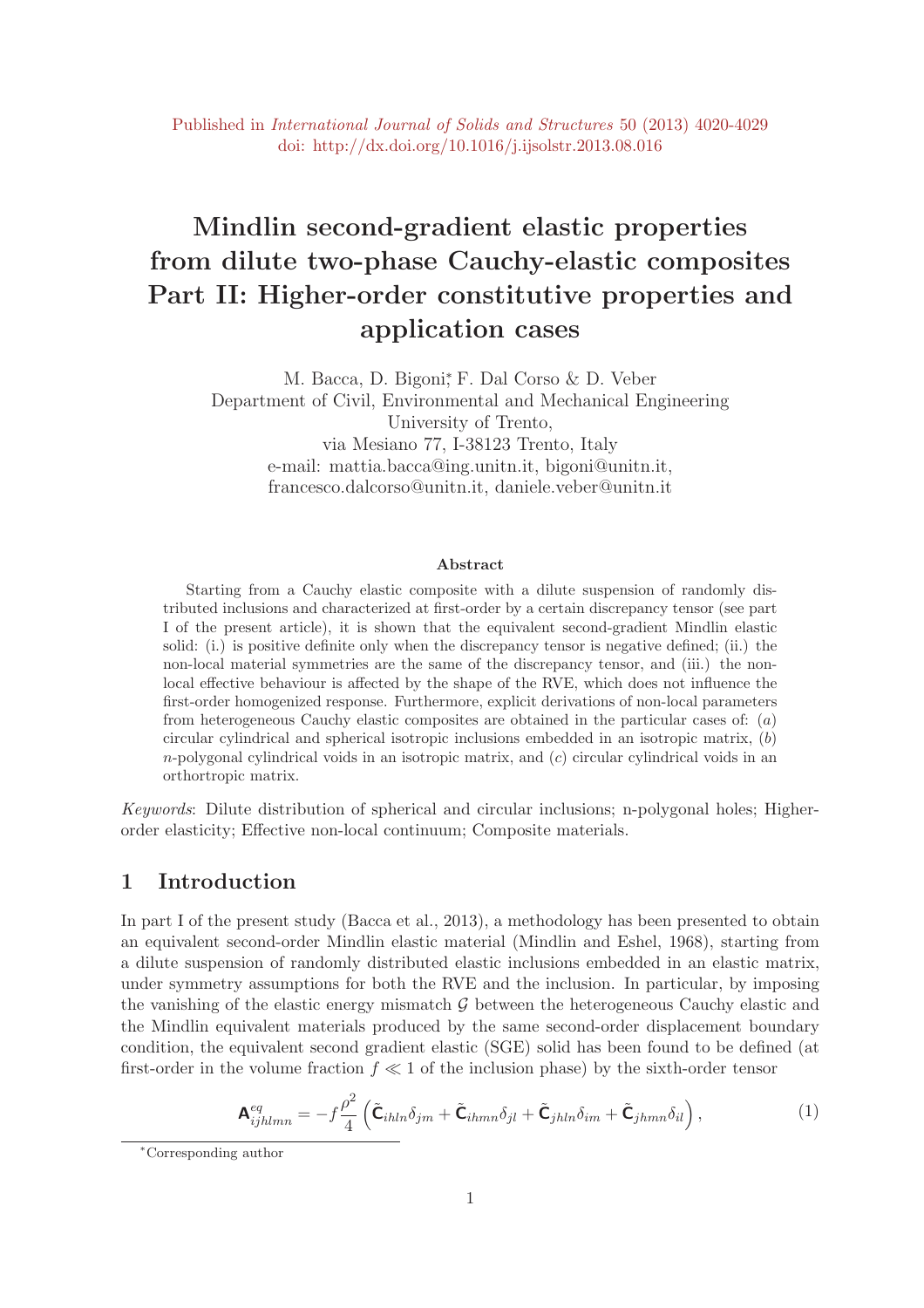where  $\rho$  is the radius of the sphere (or circle in 2D) of inertia of the RVE, and the discrepancy tensor  $\tilde{C}$  is introduced to define at the first-order in f the difference between the local constitutive tensors for the effective material  $\mathbf{C}^{eq}$  and the matrix  $\mathbf{C}^{(1)}$ , so that

$$
\mathbf{C}^{eq} = \mathbf{C}^{(1)} + f\tilde{\mathbf{C}}.\tag{2}
$$

Note that  $A^{eq}$  is zero *either* when the inclusions are not present,  $f = 0$ , or when the inclusion has the same elastic properties of the matrix,  $\tilde{\mathbf{C}} = \mathbf{0}$ .

In the present part II of our study it is shown (Section 2) that the nonlocal material identified via second-order match of elastic energies through the constitutive tensor (1): (i.) is positive definite if and only if the discrepancy tensor is negative defined; (ii.) shares the same material symmetries with the discrepancy tensor (obtained as homogenized material at first-order); (iii.) is affected by the RVE shape, differently from the homogenized response at first-order. Moreover, a series of examples useful in view of applications are provided in Section 3, in particular, the material constants defining the nonlocal behaviour are explicitly obtained for dilute suspensions of isotropic elastic circular cylindrical inclusions, of cylindrical voids with n-polygonal cross section and of spherical elastic inclusions embedded in an isotropic matrix, and for dilute suspension of cylindrical voids with circular cross section distributed in an orthortropic matrix.

### 2 Some properties of the effective SGE solid

Some properties of the effective SGE solid are obtained below from the definition of the effective higher-order constitutive tensor  $\mathbf{A}^{eq}$ , eqn (1).

### 2.1 Heterogeneous Cauchy RVE leading to positive definite equivalent SGE material

Statement. For constituents characterized by a positive definite strain energy, a positive definite equivalent SGE material is obtained if and only if the first-order discrepancy tensor  $\tilde{C}$ is negative definite.

Proof. For constituents characterized by a positive definite strain energy, the first-order homogenization always leads to a positive definite equivalent fourth-order tensor  $\mathbf{C}^{eq}$ , so that a positive strain energy (see eqn (9) in Part I) is stored within the equivalent SGE material if and only if

$$
\mathbf{A}_{ijhlmn}^{eq} \chi_{ijh} \chi_{lmn} > 0 \qquad \forall \chi \neq \mathbf{0} \text{ with } \chi_{ijk} = \chi_{jik}, \tag{3}
$$

where the summation convention over repeated indices is used henceforth. Considering the form (1) of  ${\bf A}^{eq}$  (note the '−' sign), a positive definite equivalent SGE material is obtained when

$$
\tilde{\mathbf{C}}_{ijhk}\chi_{lij}\chi_{lhk} < 0 \qquad \forall \chi \neq \mathbf{0} \text{ with } \chi_{ijk} = \chi_{jik}.\tag{4}
$$

Since the discrepancy tensor has the minor symmetries,  $\tilde{\mathbf{C}}_{ijhk} = \tilde{\mathbf{C}}_{jihk} = \tilde{\mathbf{C}}_{ijkh}$ , the condition (4) can be written as

$$
\tilde{\mathbf{C}}_{ijhk}(\chi_{lij} + \chi_{lji})(\chi_{lhk} + \chi_{lkh}) < 0 \qquad \forall \chi \neq \mathbf{0} \text{ with } \chi_{ijk} = \chi_{jik}, \tag{5}
$$

which corresponds to the negative definite condition for the fourth-order constitutive tensor  $\tilde{\mathsf{C}}$ , because  $\chi_{lij} + \chi_{lji} = 0$  if and only if  $\chi = 0.1$   $\Box$ 

$$
\gamma_{ijk} = \zeta_{ijk} + \zeta_{ikj},\tag{6}
$$

<sup>&</sup>lt;sup>1</sup>The last statement can be proven as follows. With reference to a third-order tensor  $\varsigma_{ijk}$ , symmetric with respect to the first two indices  $(\varsigma_{ijk} = \varsigma_{jik})$ , we define the tensor  $\gamma_{ijk}$  as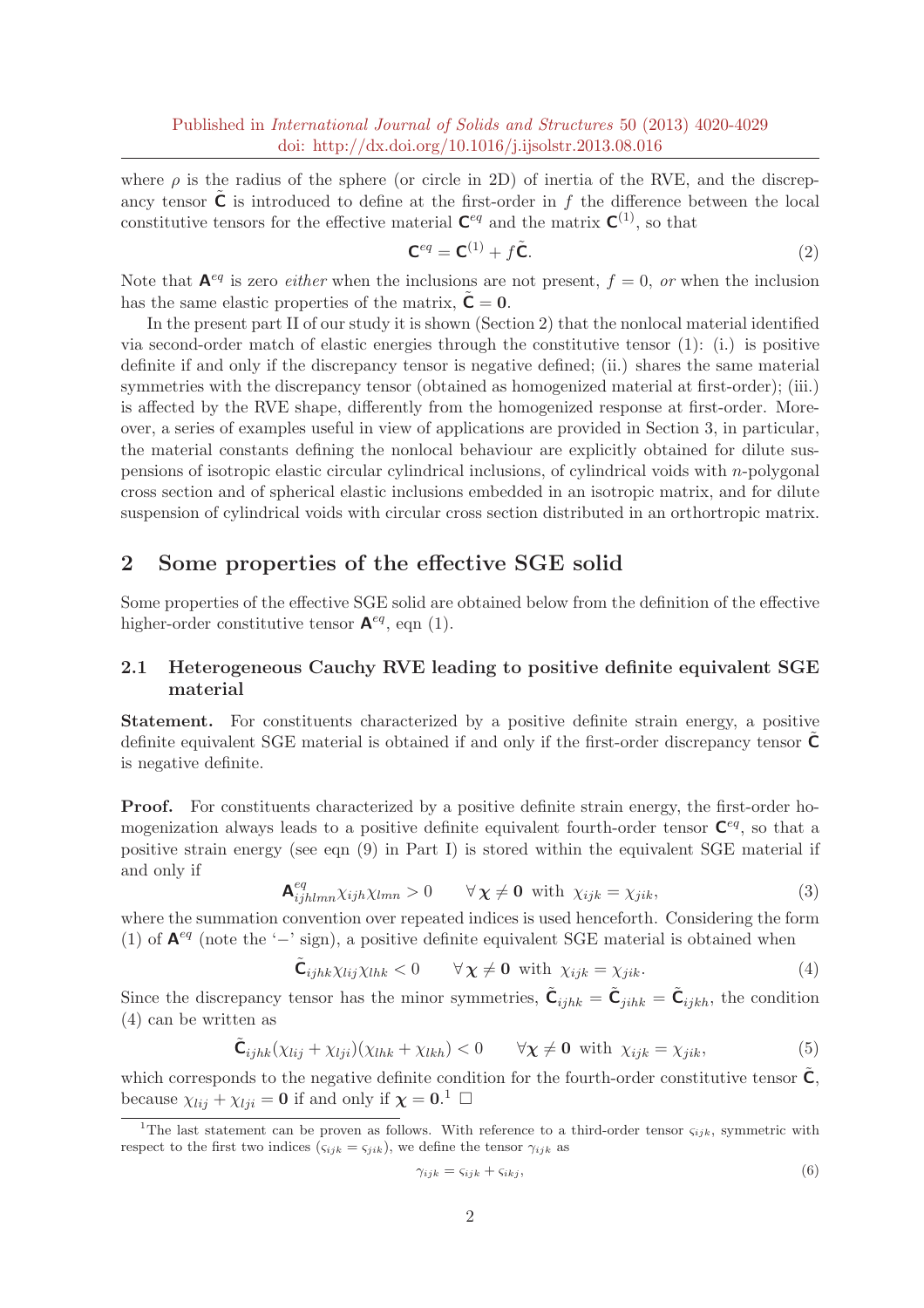The fact that the equivalent nonlocal material is positive definite only for 'sufficiently compliant' inclusions was already noted by Bigoni and Drugan (2007) for Cosserat constrained rotation material and is related to the fact that higher-order continua are stiffer than Cauchy elastic materials (imposing boundary conditions on displacement and on its normal derivative). This effect has also an experimental counterpart provided by Gauthier (1982), who showed micropolar effects for porous material, but 'anti-micropolar' behaviour for a soft matrix containing stiff inclusions.

#### 2.2 Higher-order material symmetries for the equivalent SGE solid

Statement. The higher-order material symmetries of the equivalent SGE solid coincide with the material symmetries of the first-order discrepancy tensor  $\mathsf{C}$ .

Proof. A class of material symmetry corresponds to indifference of a constitutive equation with respect to application of a class of orthogonal transformations represented through an orthogonal tensor  $Q$ , so that an higher-order material symmetry for the equivalent  $SGE$  material occurs when

$$
\mathbf{A}_{ijhlmn}^{eq} = Q_{ip}Q_{jq}Q_{hr}Q_{ls}Q_{mt}Q_{nu}\mathbf{A}_{pqrstu}^{eq},\tag{8}
$$

while for the first-order discrepancy tensor when

$$
\tilde{\mathbf{C}}_{ijhk} = Q_{ip} Q_{jq} Q_{hr} Q_{ks} \tilde{\mathbf{C}}_{pqrs}.
$$
\n(9)

Considering the property of orthogonal transformations  $(QQ^T = I)$ , the solution (1) for  ${\mathsf A}^{eq}$  and that this can be inverted as

$$
\tilde{\mathbf{C}}_{ihln}\delta_{jm} = -\frac{1}{f} \left[ \mathbf{A}_{ijhlmn}^{eq} + \mathbf{A}_{jhimnl}^{eq} + \mathbf{A}_{hijnlm}^{eq} - \mathbf{A}_{ijhnlm}^{eq} - \mathbf{A}_{hijlmn}^{eq} \right] \n+ \mathbf{A}_{ijhmnl}^{eq} + \mathbf{A}_{jhiilmn}^{eq} - \mathbf{A}_{jhinlm}^{eq} - \mathbf{A}_{hijmnl}^{eq} \right],
$$
\n(10)

it follows that the symmetry condition for the effective higher-order tensor  $\mathbf{A}^{eq}$ , eqn (8), is equivalent to that for the first-order discrepancy tensor  $\tilde{\mathsf{C}}$ , eqn (9).<sup>2</sup> $\Box$ 

### 2.3 Influence of the volume and shape of the RVE on the higher-order constitutive response

In addition to the dependence on the shape of the inclusion, typical of first-order homogenization, the representation (1) of  $\mathbf{A}^{eq}$  shows that the higher-order constitutive response in the dilute case depends on the volume and the shape of the RVE through its radius of inertia  $\rho$ . This feature distinguishes second-order homogenization from first-order, since in the latter case  $\mathbf{C}^{eq}$ in the dilute case is independent of the volume and shape of the RVE. Therefore, two composite

resulting symmetric with respect to the last two indices  $(\gamma_{ijk} = \gamma_{ikj})$ . Relation (6) is invertible, so that

$$
\varsigma_{ijk} = \frac{\gamma_{ijk} + \gamma_{jki} - \gamma_{kij}}{2},\tag{7}
$$

and therefore  $\gamma = 0$  if and only if  $\varsigma = 0$ .

<sup>&</sup>lt;sup>2</sup>Note that isotropic discrepancy at first-order (namely isotropic  $\tilde{C}$ ) implies isotropy of the strain-gradient equivalent material  $A^{eq}$ . On the other hand, it is known from a numerical example by Auffray et al. (2010) that a Cauchy composite material with an hexagonal symmetry can yield a nonlocal anisotropic response. Their example, not referred to a dilute suspension, is not in direct contrast with the results presented here.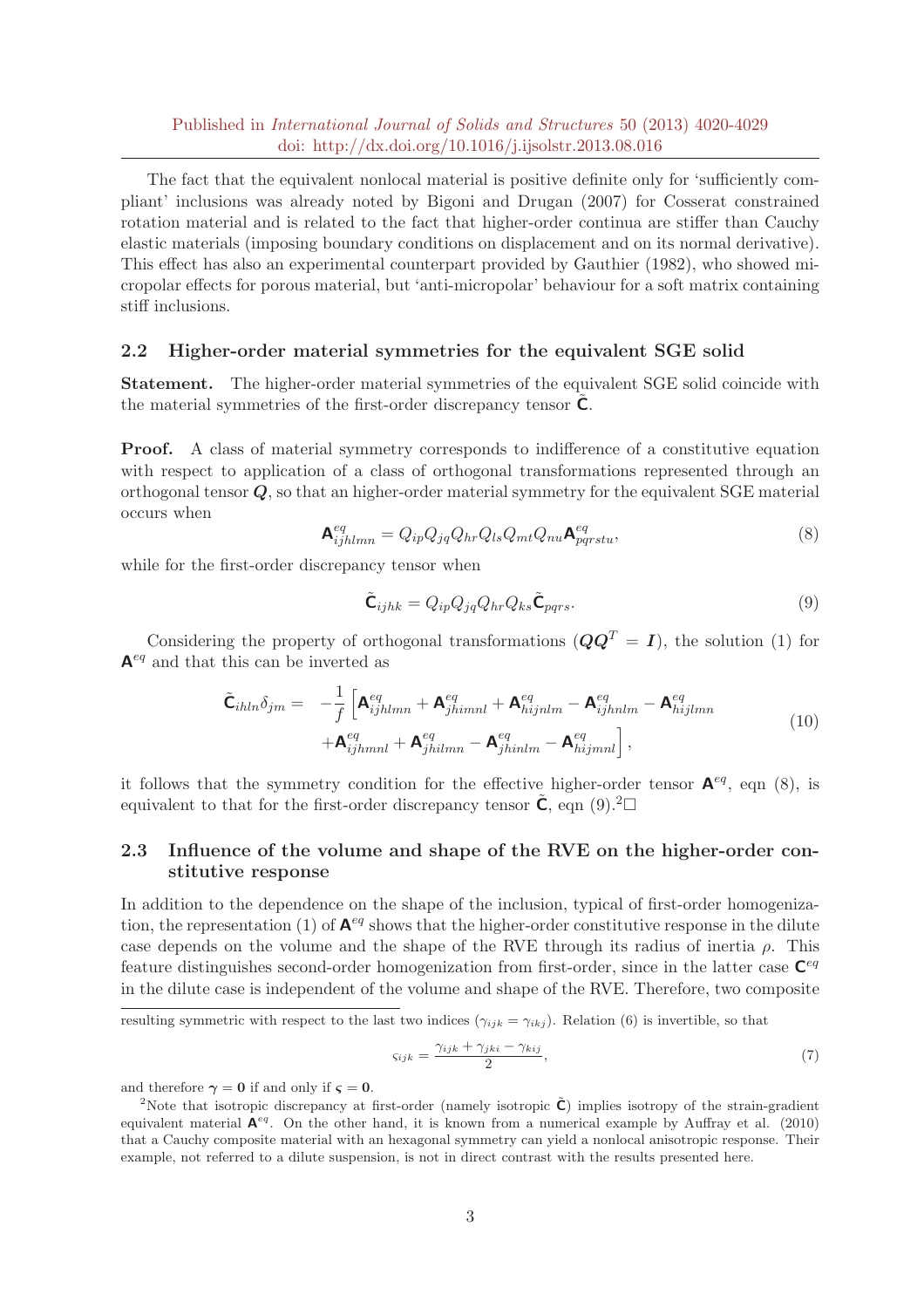materials  $\mathcal M$  and  $\mathcal N$  differing only in the geometrical distribution of the inclusions correspond to the same equivalent local tensor  $\mathbf{C}^{eq}(\mathcal{M}) = \mathbf{C}^{eq}(\mathcal{N})$ , but lead to a different higher-order equivalent tensor  $\mathbf{A}^{eq}(\mathcal{M}) \neq \mathbf{A}^{eq}(\mathcal{N})$ .

An example in 2D is reported in Fig. 1 where the hexagonal RVE  $(N)$  compared to the squared RVE  $(\mathcal{M})$  yields

$$
\mathbf{A}^{eq}(\mathcal{M}) = \frac{3\sqrt{3}}{5} \mathbf{A}^{eq}(\mathcal{N}) \sim 1.039 \mathbf{A}^{eq}(\mathcal{N}),
$$
\n(11)

while in the 3D example reported in Fig. 2 a truncated-octahedral RVE  $(N)$  is compared to a cubic RVE  $(\mathcal{M})$  yielding

$$
\mathbf{A}^{eq}(\mathcal{M}) = \frac{16\sqrt[3]{2}}{19} \mathbf{A}^{eq}(\mathcal{N}) \sim 1.061 \mathbf{A}^{eq}(\mathcal{N}).
$$
\n(12)



Figure 1: Two-phase RVEs differing only in the shape of the boundary, namely  $M$  and  $N$ . In the dilute limit, both composites are characterized by the same equivalent local tensor,  $\mathbf{C}^{eq}(\mathcal{M}) = \mathbf{C}^{eq}(\mathcal{N})$ , but by different higher-order equivalent tensors,  $\mathbf{A}^{eq}(\mathcal{M}) \neq \mathbf{A}^{eq}(\mathcal{N})$ , see eqn (11).



Figure 2: Similarly to Fig. 1, two RVEs  $\mathcal{M}$  (cubic RVE) and  $\mathcal{N}$  (truncated-octahedral RVE) leading to the same equivalent local tensor,  $\mathbf{C}^{eq}(\mathcal{M}) = \mathbf{C}^{eq}(\mathcal{N})$ , but to different higher-order equivalent tensors,  $\mathbf{A}^{eq}(\mathcal{M}) \neq \mathbf{A}^{eq}(\mathcal{N})$ , see eqn (12).

The fact that different shapes of the RVE yield, through their radii of inertia, different nonlocal properties is inherent to the proposed identification procedure. However, this effect is small –as shown by the estimates  $(11)$  and  $(12)$ – and has to be understood under the light of the dilute assumption for a random distribution of inclusions, so that the choice of the shape of the RVE is to a certain extent limited.

### 3 Application cases

Several applications of eqn (1) are presented in this Section for composites of different geometries and constitutive properties. Situations in which the homogenized material results isotropic are first considered and finally some cases of anisotropic behaviour are presented.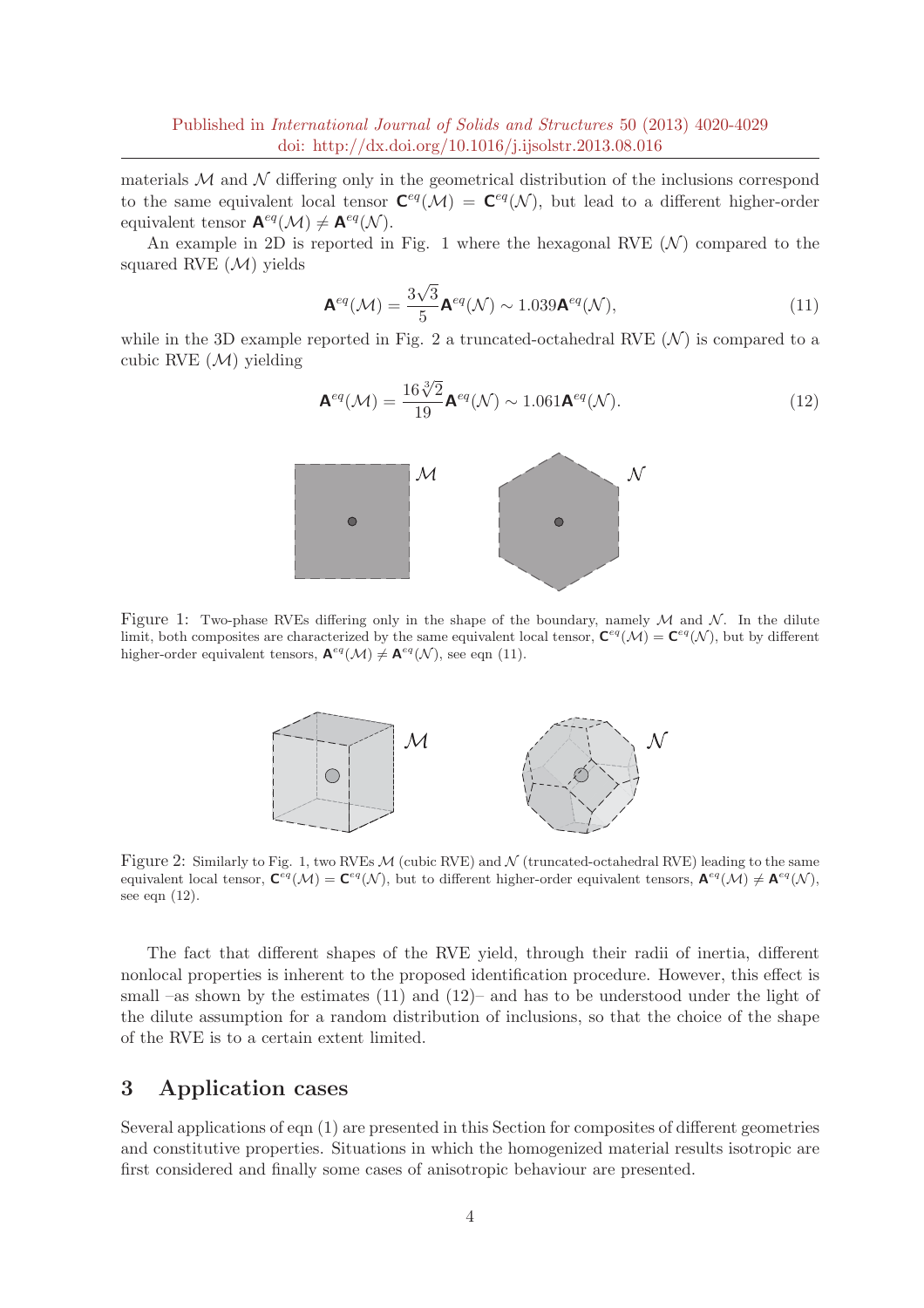### 3.1 Equivalent isotropic SGE

For an isotropic composite, the first-order discrepancy tensor  $\tilde{\mathsf{C}}$  is

$$
\tilde{\mathbf{C}}_{ijhk}^{iso} = \tilde{\lambda} \delta_{ij} \delta_{hk} + \tilde{\mu} (\delta_{ih} \delta_{jk} + \delta_{ik} \delta_{jh}), \qquad (13)
$$

so that the equivalent sixth-order tensor  $\mathbf{A}^{eq}$ , eqn (1), is given by

$$
\mathbf{A}_{ijhlmn}^{eq} = -f\frac{\rho^2}{4} \left\{ \tilde{\lambda} \left[ \delta_{ih} \left( \delta_{jl} \delta_{mn} + \delta_{jm} \delta_{ln} \right) + \delta_{jh} \left( \delta_{il} \delta_{mn} + \delta_{im} \delta_{ln} \right) \right] \right. \\ \left. + \tilde{\mu} \left[ 2 \left( \delta_{il} \delta_{jm} + \delta_{im} \delta_{jl} \right) \delta_{hn} + \delta_{in} \left( \delta_{jl} \delta_{hm} + \delta_{jm} \delta_{hl} \right) + \delta_{jn} \left( \delta_{il} \delta_{hm} + \delta_{im} \delta_{hl} \right) \right] \right\}, \tag{14}
$$

which is a special case of isotropic sixth-order tensor

$$
\mathbf{A}_{ijhlmn}^{iso} = \frac{a_1}{2} [\delta_{ij} (\delta_{hl}\delta_{mn} + \delta_{hm}\delta_{ln}) + \delta_{lm} (\delta_{in}\delta_{jh} + \delta_{ih}\delta_{jn})]
$$
  
+ 
$$
\frac{a_2}{2} [\delta_{ih} (\delta_{jl}\delta_{mn} + \delta_{jm}\delta_{ln}) + \delta_{jh} (\delta_{il}\delta_{mn} + \delta_{im}\delta_{ln})]
$$
  
+ 
$$
2 a_3 (\delta_{ij}\delta_{hn}\delta_{lm}) + a_4 (\delta_{il}\delta_{jm} + \delta_{im}\delta_{jl}) \delta_{hn}
$$
  
+ 
$$
\frac{a_5}{2} [\delta_{in} (\delta_{jl}\delta_{hm} + \delta_{jm}\delta_{hl}) + \delta_{jn} (\delta_{il}\delta_{hm} + \delta_{im}\delta_{hl})],
$$
  
(15)

with the following constants

$$
a_1 = a_3 = 0,
$$
  $a_2 = -f \frac{\rho^2}{2} \tilde{\lambda},$   $a_4 = a_5 = -f \frac{\rho^2}{2} \tilde{\mu}.$  (16)

The related strain energy is positive definite when parameters  $a_i$   $(i = 1, ..., 5)$  satisfy eqn (18) of Part I, which for the values (16) implies

$$
\tilde{K} < 0, \quad \tilde{\mu} < 0,\tag{17}
$$

where  $\tilde{K}$  is the bulk modulus, equal to  $\tilde{\lambda}+2\tilde{\mu}/3$  in 3D and  $\tilde{\lambda}+\tilde{\mu}$  in plane strain, and corresponding to the negative definiteness condition for  $\tilde{C}$ , according to our previous results (Section 2.1).

An explicit evaluation of the constants  $(a_2, a_4 = a_5)$  is given now, in the case when an isotropic fourth-order tensor  $\tilde{\mathsf{C}}$  is obtained from homogenization of a RVE with both isotropic phases, matrix denoted by '1' (with Lamé constants  $\lambda_1$  and  $\mu_1$ ) and inclusion denoted by '2' (with Lamé constants  $\lambda_2$  and  $\mu_2$ ), having a shape leading to an isotropic equivalent constitutive tensor

$$
\mathbf{C}_{ijhk}^{eq} = \lambda_{eq} \delta_{ij} \delta_{hk} + \mu_{eq} (\delta_{ih} \delta_{jk} + \delta_{ik} \delta_{jh}), \qquad (18)
$$

where

$$
\lambda_{eq} = \lambda_1 + f\tilde{\lambda}, \qquad \mu_{eq} = \mu_1 + f\tilde{\mu}, \qquad K_{eq} = K_1 + f\tilde{K}.
$$
 (19)

In particular, the following forms of inclusions are considered within an isotropic matrix.

- For 3D deformation:
	- spherical elastic inclusions.
- For plane strain:
	- circular elastic inclusions;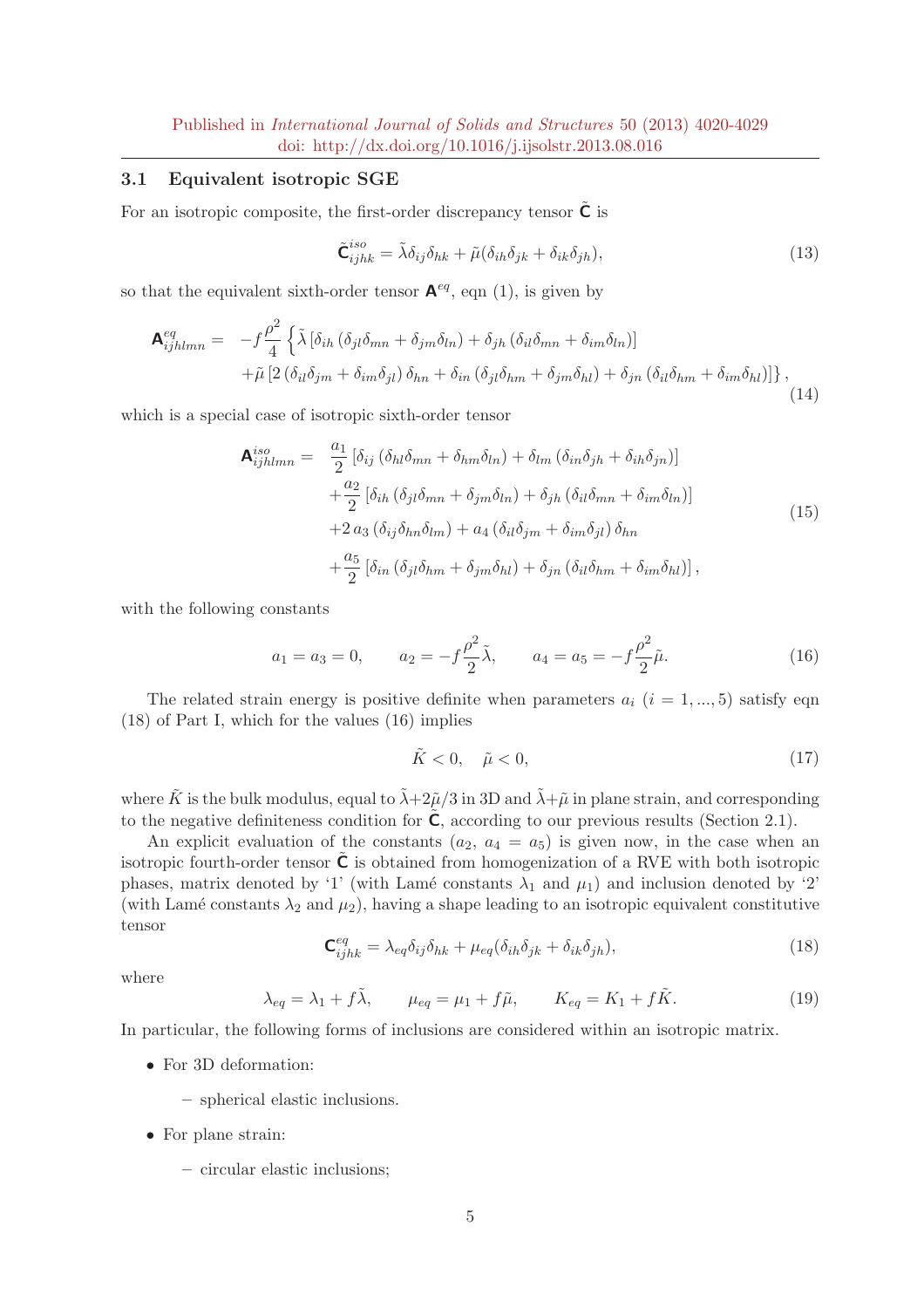– regular *n*-polygonal holes with  $n \neq 4$  (the case  $n = 4$  leads to an orthotropic material and is treated in the next subsection).

For all of the above cases it is shown that a positive definite equivalent SGE material, eqn (17), is obtained only when the inclusion phase is 'softer' than the matrix in terms of both shear and bulk moduli,

$$
\mu_2 < \mu_1, \quad K_2 < K_1,\tag{20}
$$

which is always satisfied when the inclusions are voids. The positive definiteness condition (20) can be written in terms of the ratio  $\mu_2/\mu_1$  and the Poisson's ratio of the phases  $\nu_1$  and  $\nu_2$  [where  $\nu_i = \lambda_i/(2(\lambda_i + \mu_i))$  as

$$
\frac{\mu_2}{\mu_1} < \min\left\{1; \frac{1 - 2\nu_2}{1 - 2\nu_1}\right\},\tag{21}
$$

for the case of plane strain, and

$$
\frac{\mu_2}{\mu_1} < \min\left\{1; \frac{(1+\nu_1)(1-2\nu_2)}{(1+\nu_2)(1-2\nu_1)}\right\},\tag{22}
$$

for three-dimensional case. The regions where a positive definite SGE material is obtained, eqns (21) - (22), are mapped in the plane  $\mu_2/\mu_1 - \nu_1$  for different values of the inclusion Poisson's ratio  $\nu_2$  (Fig. 3, plane strain on the left and 3D-deformation on the right).



Figure 3: Regions in the plane  $\mu_2/\mu_1 - \nu_1$  where the higher-order effective constitutive tensor  $\mathbf{A}^{eq}$  is positive definite (for different values of  $\nu_2$ ). The regions for the plane strain case, eqn (21), are reported on the left, while the case of three-dimensional deformations, eqn (22), is reported on the right.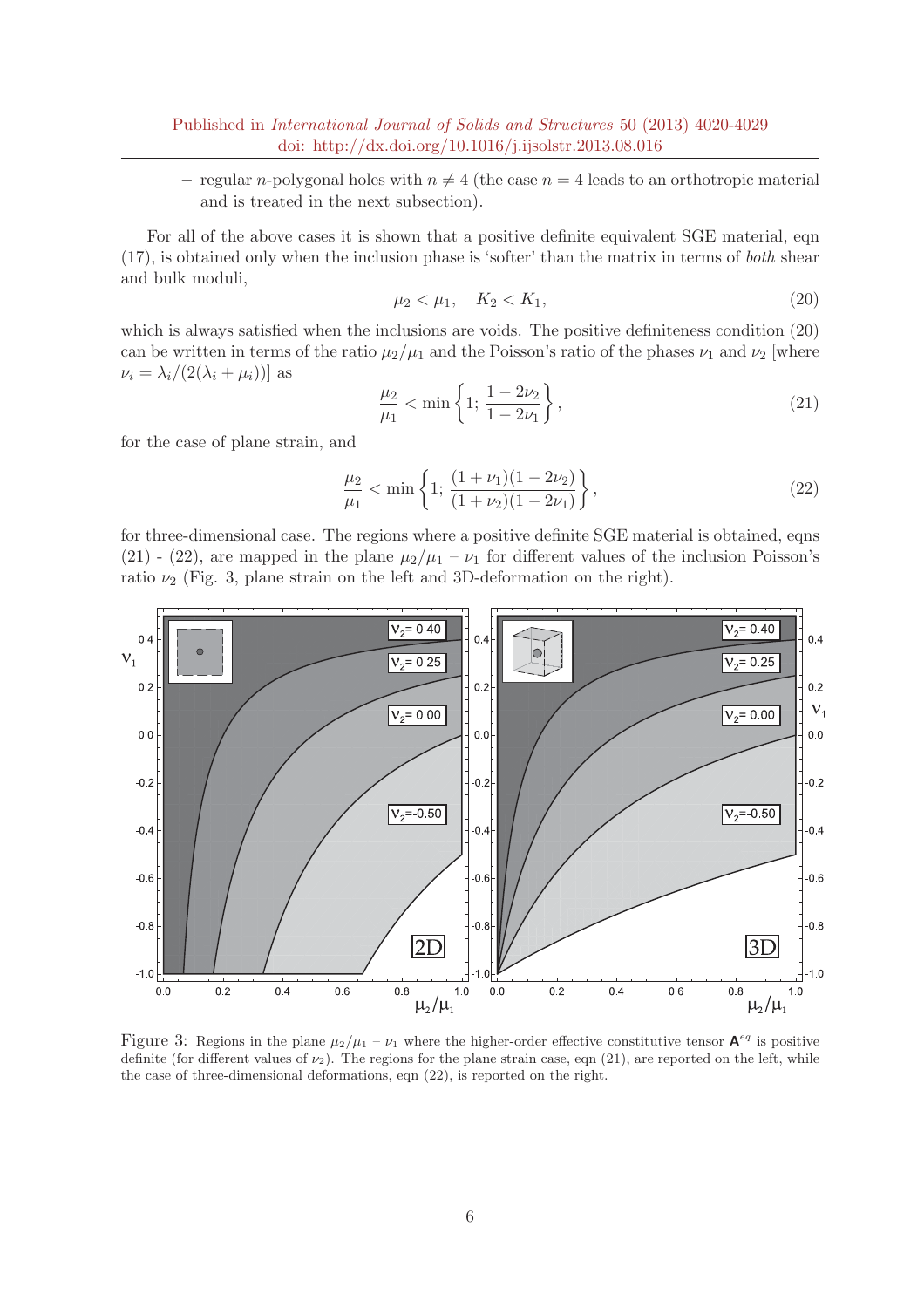Cylindrical elastic inclusions The elastic constants  $K_{eq}$  and  $\mu_{eq}$  of the isotropic material equivalent to a dilute suspension of parallel isotropic cylindrical inclusions embedded in an isotropic matrix have been obtained by Hashin and Rosen (1964), in our notation

$$
\tilde{K} = \frac{(K_2 - K_1)(K_1 + \mu_1)}{K_2 + \mu_1}, \qquad \tilde{\mu} = \frac{2\mu_1(\mu_2 - \mu_1)(K_1 + \mu_1)}{2\mu_1\mu_2 + K_1(\mu_1 + \mu_2)}.
$$
\n(23)

Exploiting equation (16), the equivalent higher-order constants  $a_i$  (i = 1,..., 5) can be obtained from the first-order discrepancy quantities, eqn (23), so that the non-null constants are evaluated as

$$
a_2 = f \frac{\rho^2}{2} \left[ \frac{(K_1 - K_2)(K_1 + \mu_1)}{K_2 + \mu_1} - \frac{2\mu_1(\mu_1 - \mu_2)(K_1 + \mu_1)}{2\mu_1\mu_2 + K_1(\mu_1 + \mu_2)} \right],
$$
  
\n
$$
a_4 = a_5 = f \rho^2 \frac{\mu_1(\mu_1 - \mu_2)(K_1 + \mu_1)}{2\mu_1\mu_2 + K_1(\mu_1 + \mu_2)}.
$$
\n(24)

The higher-order equivalent constants  $a_2$  and  $a_4$  given by eqn (24) are reported in Figs. 4 and 5 as functions of the ratio  $\mu_2/\mu_1$  and for different Poisson's ratios of matrix and inclusion. In all the figures, a red spot denotes the threshold for which the strain energy of the equivalent material looses positive definiteness. The dashed curves refer to regions where this positive definiteness is lost.

With reference to Fig. 4, we may note that  $a_2 \to \infty$  in the limit  $\nu_1 \to 1/2$ . Furthermore,  $a_4$ is not affected by the Poisson's ratio of the inclusion  $\nu_2$ , except that the threshold for positive definiteness condition for the equivalent material strain energy changes, eqn (21).

**Spherical elastic inclusions** The equivalent elastic constants  $K_{eq}$  and  $\mu_{eq}$  of the isotropic material equivalent to a dilute suspension of isotropic spherical inclusions within an isotropic matrix have been obtained by Eshelby (1957) and independently by Hashin (1959), in our notation

$$
\tilde{K} = \frac{(3K_1 + 4\mu_1)(K_2 - K_1)}{3K_2 + 4\mu_1}, \qquad \tilde{\mu} = \frac{5\mu_1(\mu_2 - \mu_1)(3K_1 + 4\mu_1)}{\mu_1(3K_1 + 4\mu_2) + 2(3K_1 + 4\mu_1)(\mu_2 + \mu_1)},\tag{25}
$$

so that, through equation (16), the non-null equivalent higher-order constants are given by

$$
a_2 = f \frac{\rho^2}{2} \left[ \frac{(3K_1 + 4\mu_1)(K_2 - K_1)}{3K_2 + 4\mu_1} - \frac{2}{3} \frac{5\mu_1(\mu_2 - \mu_1)(3K_1 + 4\mu_1)}{\mu_1(3K_1 + 4\mu_2) + 2(3K_1 + 4\mu_1)(\mu_2 + \mu_1)} \right],
$$
  
\n
$$
a_4 = a_5 = f \frac{\rho^2}{2} \frac{5\mu_1(\mu_2 - \mu_1)(3K_1 + 4\mu_1)}{\mu_1(3K_1 + 4\mu_2) + 2(3K_1 + 4\mu_1)(\mu_2 + \mu_1)},
$$
\n(26)

which are reported in Fig. 6 and Fig. 7 as a function of the shear stiffness ratio  $\mu_2/\mu_1$  and for different Poisson's ratios of the phases. In these figures the curves become dashed when the strain energy of the equivalent material looses positive definiteness. Moreover, the higher-order constants are reported in Fig. 8 as functions of the matrix Poisson's ratio  $\nu_1$  in the particular case of spherical voids.

Similar to the case of cylindrical elastic inclusions,  $a_2 \to \infty$  in the limit  $\nu_1 \to 1/2$  and  $a_4$  is not affected by the Poisson's ratio of the inclusion  $\nu_2$ , except for the threshold of strain energy's positive definiteness, eqn. (22).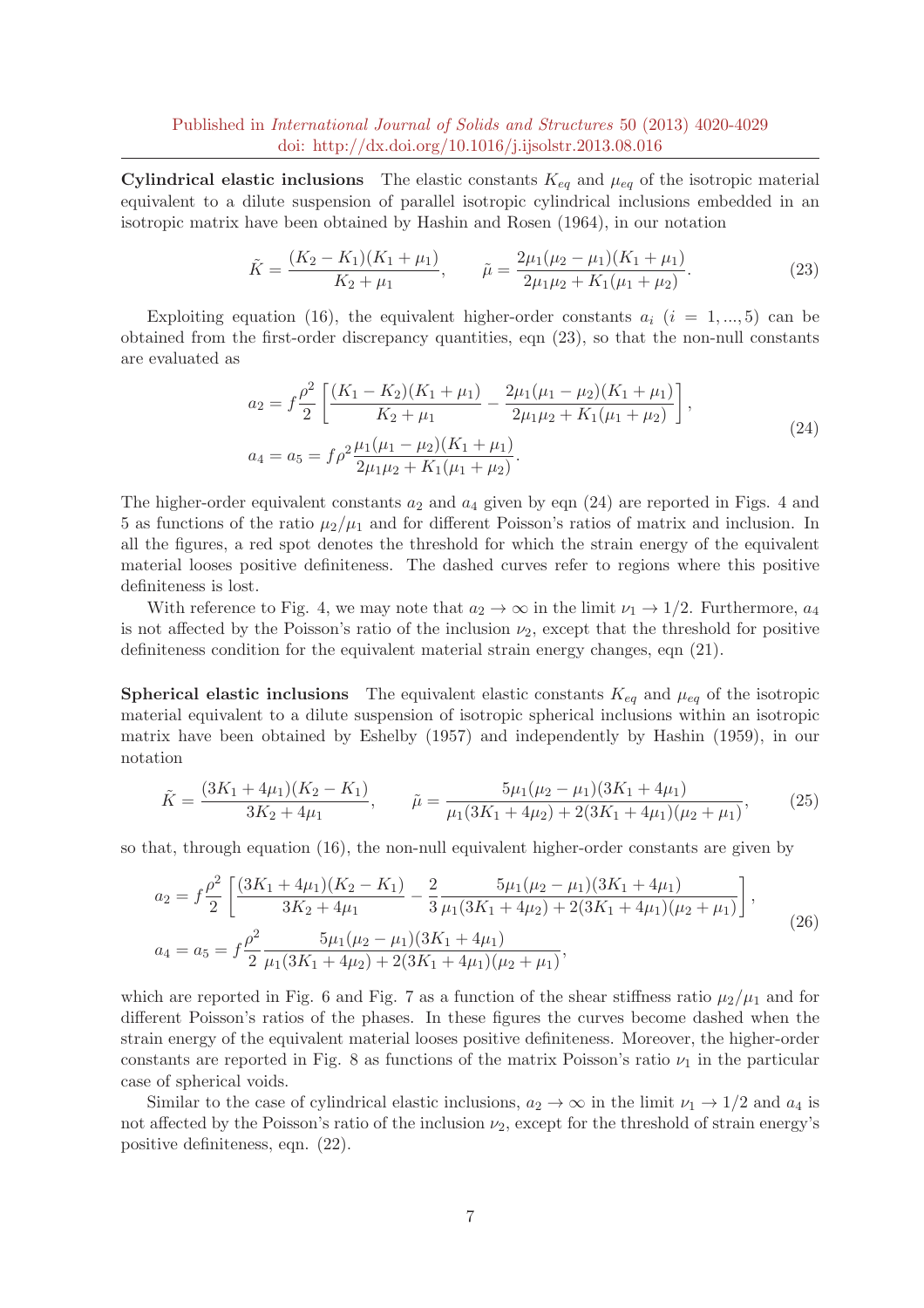

Published in International Journal of Solids and Structures 50 (2013) 4020-4029 doi: http://dx.doi.org/10.1016/j.ijsolstr.2013.08.016

Figure 4: Higher-order equivalent constant  $a_2$ , eqn  $(24)_1$ , of the SGE solid equivalent to a composite made up of an isotropic matrix containing a diluite suspension of cylindrical elastic inclusions, as a function of the ratio  $\mu_2/\mu_1$ , for different values of the Poisson's ratio of the phases  $\{\nu_1, \nu_2\} = \{-0.5; -0.25; 0; 0.4\}$ . The constant  $a_2$  is made dimensionless through division by parameter  $f \rho^2 \mu_1$ . The curves are dashed where the strain energy of the equivalent material is not positive definite, a red spot marks where the loss of positive definiteness occurs.

**Regular** *n***-polygonal holes**  $(n \neq 4)$  The elastic constants  $\mu_{eq}$  and  $K_{eq}$  of the isotropic material equivalent to a dilute suspension of *n*-polygonal holes  $(n \neq 4)$  in an isotropic matrix have been obtained by Jasiuk et al. (1994) and Thorpe et al. (1995), from which the first-order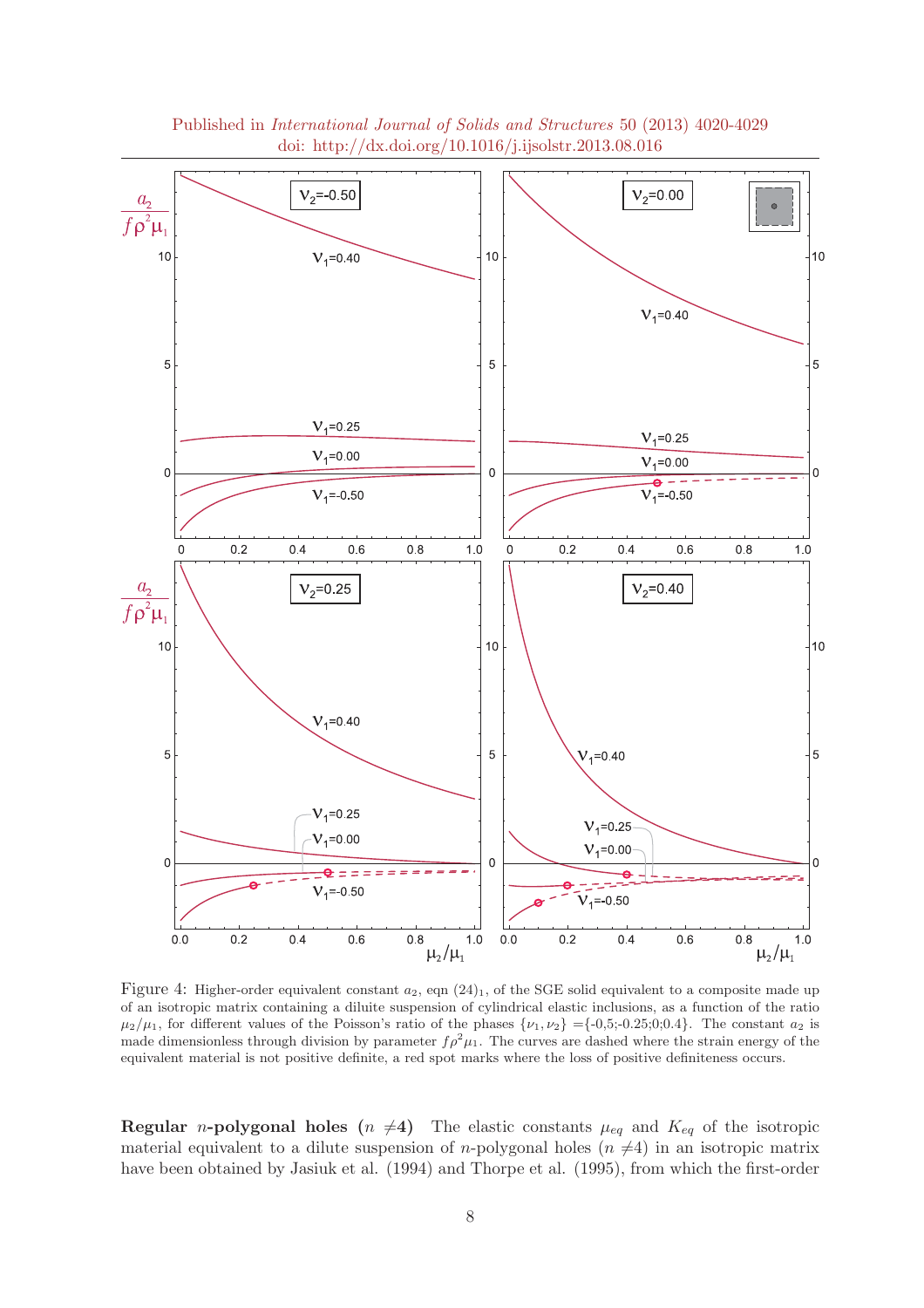

Published in International Journal of Solids and Structures 50 (2013) 4020-4029 doi: http://dx.doi.org/10.1016/j.ijsolstr.2013.08.016

Figure 5: Higher-order equivalent constant  $a_4 = a_5$ , eqn  $(24)_2$ , of the SGE solid equivalent to a composite made up of an isotropic matrix containing a dilute suspension of cylindrical elastic inclusions, as a function of the ratio  $\mu_2/\mu_1$ , for different values of Poisson's ratio of the phases  $\{\nu_1, \nu_2\} = \{-0.5; -0.25; 0; 0.4\}$ . The constant  $a_4$  is made dimensionless through division by parameter  $f \rho^2 \mu_1$ . Note that the curves are not affected by the Poisson's ratio of the inclusion  $\nu_2$ , except that the threshold (red spot) for positive definiteness of the equivalent material strain energy changes, eqn (21). Dashed curve represents values for which the strain energy of the equivalent material is not positive definite.

discrepancy stiffness can be written in our notation as

$$
\tilde{K}(n) = -\mathcal{A}(n)[1 - \mathcal{B}(n)] \frac{K_1 + \mu_1}{\mu_1} K_1, \qquad \tilde{\mu}(n) = -\mathcal{A}(n)[1 + \mathcal{B}(n)] \frac{K_1 + \mu_1}{K_1} \mu_1,\tag{27}
$$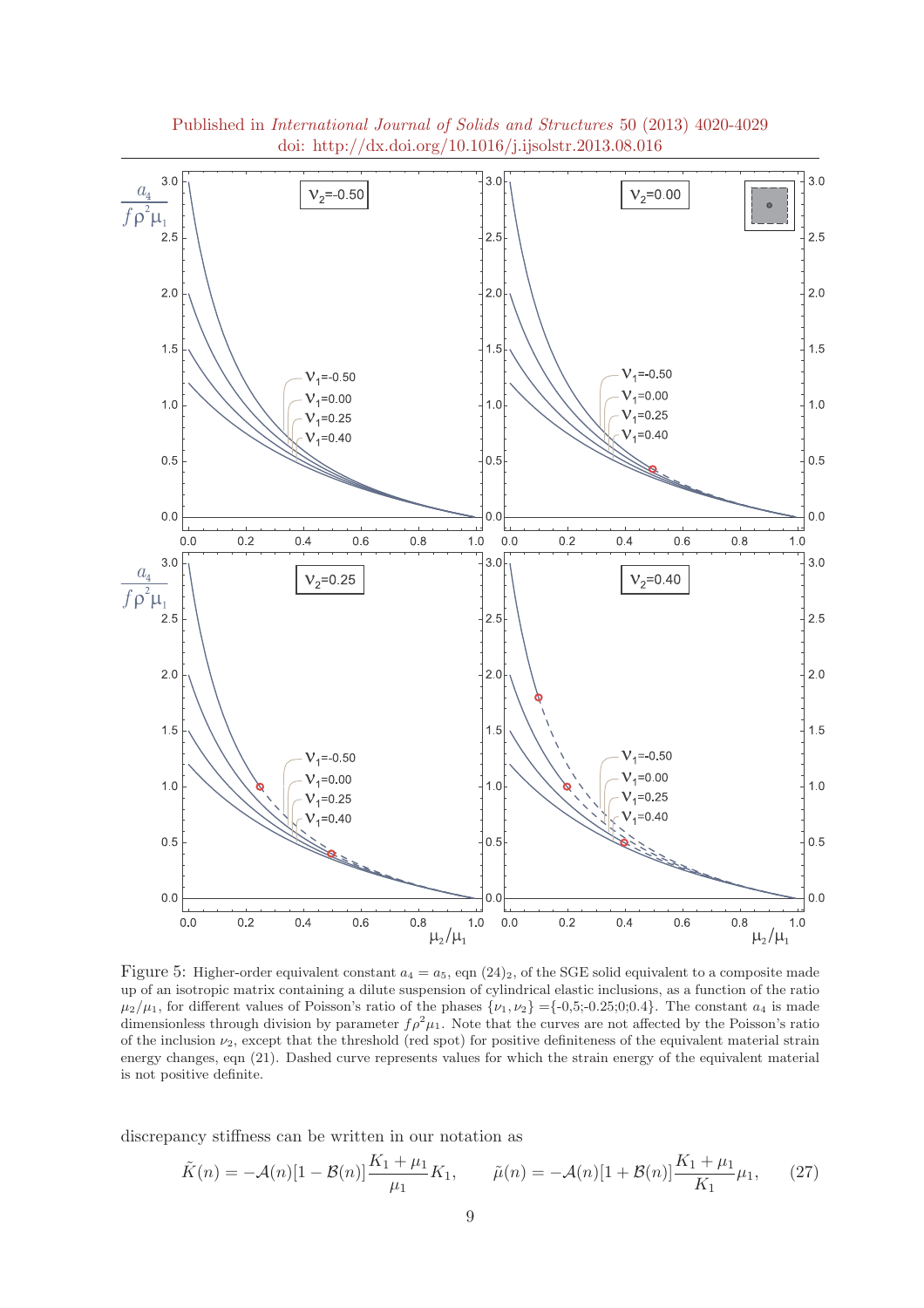

Published in International Journal of Solids and Structures 50 (2013) 4020-4029 doi: http://dx.doi.org/10.1016/j.ijsolstr.2013.08.016

Figure 6: Higher-order equivalent constant  $a_2$ , eqn  $(26)_1$ , of the SGE solid equivalent to a composite made up of an isotropic matrix containing a dilute suspension of spherical elastic inclusions as a function of the ratio  $\mu_2/\mu_1$ , for different values of Poisson's ratio of the phases  $\{\nu_1, \nu_2\} = \{-0.5; -0.25; 0.9; 0.4\}$ . The constant  $a_2$  is made dimensionless through division by parameter  $f \rho^2 \mu_1$ . The curves are dashed where the strain energy of the equivalent material is not positive definite, a red spot marks where the loss of positive definiteness occurs.

where  $\mathcal{A}(n)$  and  $\mathcal{B}(n)$  are constants depending on the number of edges n of the regular polygonal hole, which can be approximated through numerical computations, and are reported in Tab. 1 for  $n=\{3,5,6\}$ . In the case of a regular polygon with infinite number of edges, in other words a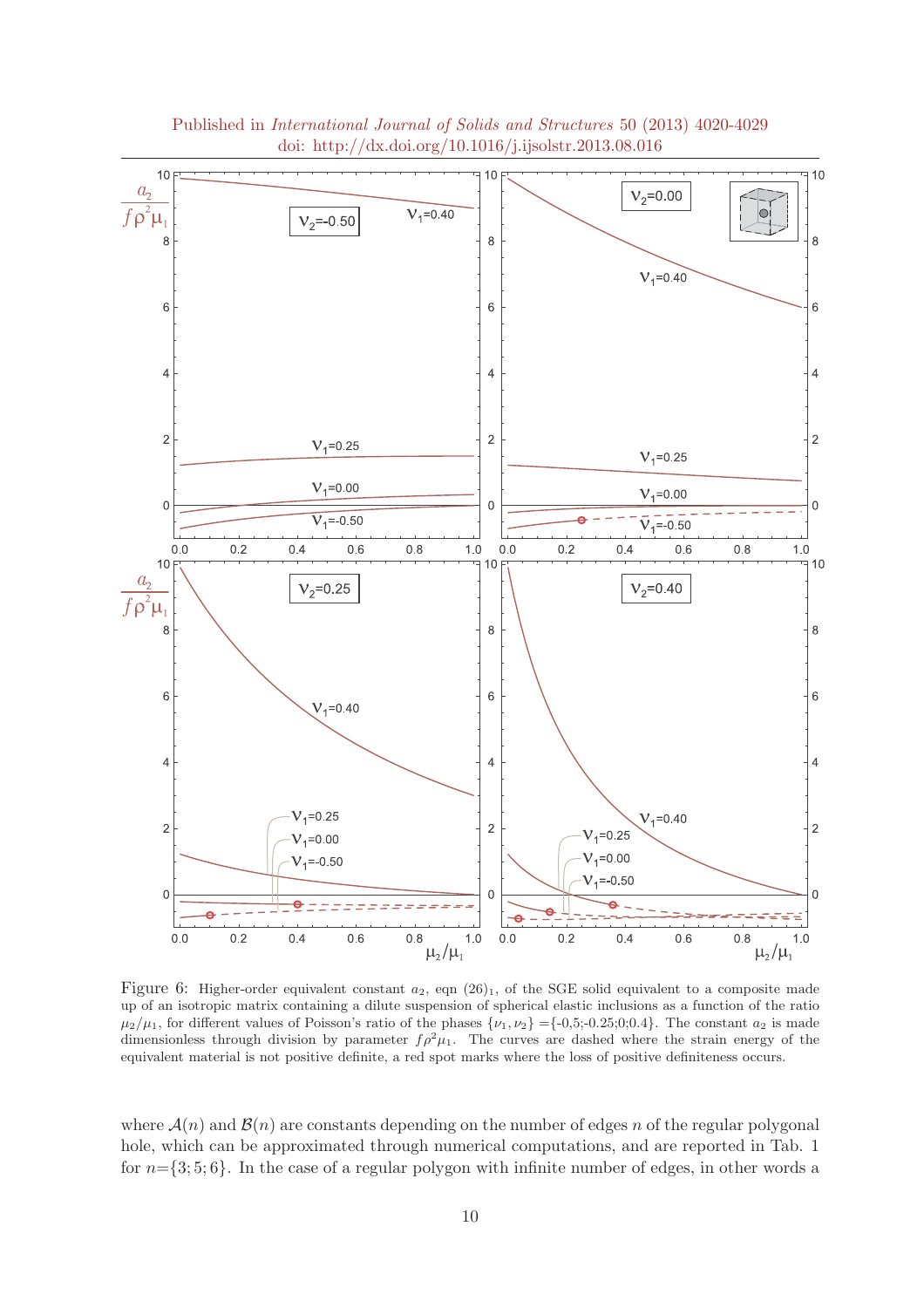

Published in International Journal of Solids and Structures 50 (2013) 4020-4029 doi: http://dx.doi.org/10.1016/j.ijsolstr.2013.08.016

Figure 7: Higher-order equivalent constant  $a_4 = a_5$ , eqn (26)<sub>2</sub>, of the SGE solid equivalent to a composite made up of an isotropic matrix containing a dilute suspension of cylindrical elastic inclusions as a function of the ratio  $\mu_2/\mu_1$ , for different values of Poisson's ratio of the phases  $\{\nu_1, \nu_2\} = \{-0.5; -0.25; 0; 0.4\}$ . The constant  $a_4$  is made dimensionless through division by parameter  $f \rho^2 \mu_1$ . Note that the curves are not affected by the Poisson's ratio of the inclusion  $\nu_2$ , except that the threshold (red spot) for positive definiteness of the equivalent material strain energy changes, eqn (22). Dashed curve represents values for which the strain energy of the equivalent material is not positive definite.

circle, the value of the constants is  $\mathcal{A}(n \to \infty) = 3/2$  and  $\mathcal{B}(n \to \infty) = 1/3$ , so that the case of a cylindrical void inclusion is recovered, eqn (23) with  $\mu_2 = K_2 = 0$ . The equivalent higher-order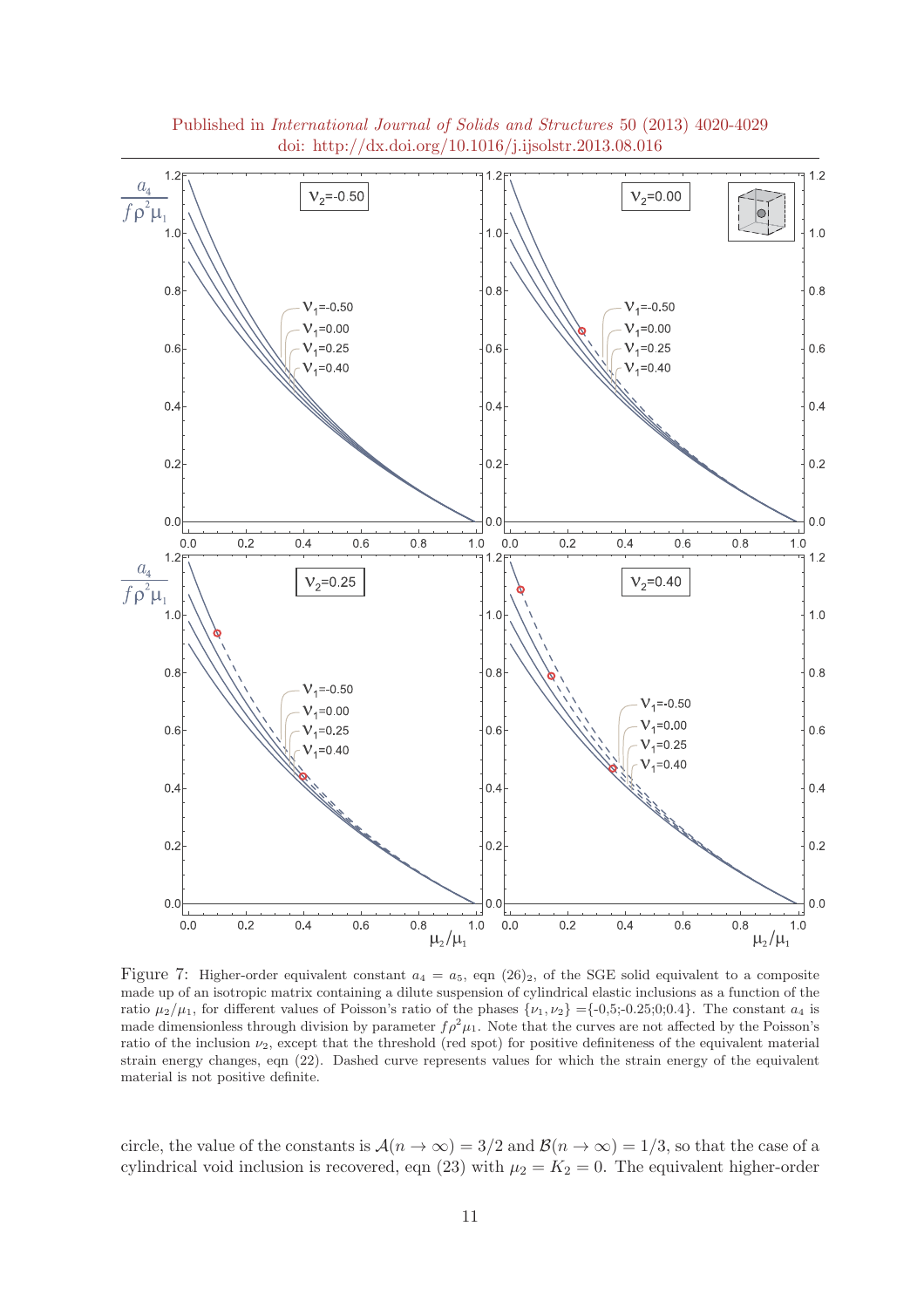

Figure 8: Higher-order equivalent constants  $a_2$  and  $a_4 = a_5$  of the equivalent SGE material for a composite made up of an isotropic matrix containing a dilute suspension of spherical voids as a function of the matrix Poisson's ratio  $\nu_1$ , eqn (26) with  $\mu_2 = K_2 = 0$ . The constants are made dimensionless through division by parameter  $f \rho^2 \mu_1$ .

constants can be obtained from eqn (16) by using the first-order discrepancy quantities, eqn (27), from which the non-null constants follow

$$
a_2 = f\frac{\rho^2}{2}\mathcal{A}(n)\left\{[1-\mathcal{B}(n)]K_1^2 - [1+\mathcal{B}(n)]\mu_1^2\right\}\frac{K_1+\mu_1}{\mu_1K_1},
$$
  
\n
$$
a_4 = a_5 = f\frac{\rho^2}{2}\mathcal{A}(n)[1+\mathcal{B}(n)]\frac{K_1+\mu_1}{K_1}\mu_1,
$$
\n(28)

and are shown in Fig. 9 as functions of the matrix Poisson's ratio  $\nu_1$ .

|                |          | Approximated values |                  |  |
|----------------|----------|---------------------|------------------|--|
| Polygonal hole | $\eta$   | $\mathcal{A}(n)$    | $\mathcal{B}(n)$ |  |
| Triangle       | 3        | 2.1065              | 0.2295           |  |
| Pentagon       | 5        | 1.6198              | 0.3233           |  |
| Hexagon        | 6        | 1.5688              | 0.3288           |  |
| Circle         | $\infty$ |                     |                  |  |

Tab. 1: Values of the constants  $\mathcal{A}(n)$  and  $\mathcal{B}(n)$  for triangular  $(n = 3)$ , pentagonal  $(n = 5)$ , hexagonal  $(n = 6)$ , and circular  $(n \to \infty)$  holes in an isotropic elastic matrix (Thorpe et al., 1995). These values are instrumental to obtain the equivalent properties  $\tilde{K}(n)$  and  $\tilde{\mu}(n)$ , eqn (27), of the higher-order material.

### 3.2 Equivalent cubic SGE

When the first-order discrepancy tensor  $\tilde{\mathbf{C}}$  has a cubic symmetry, it can be represented in a cartesian system aligned parallel to the symmetry axes as (see Thomas, 1966)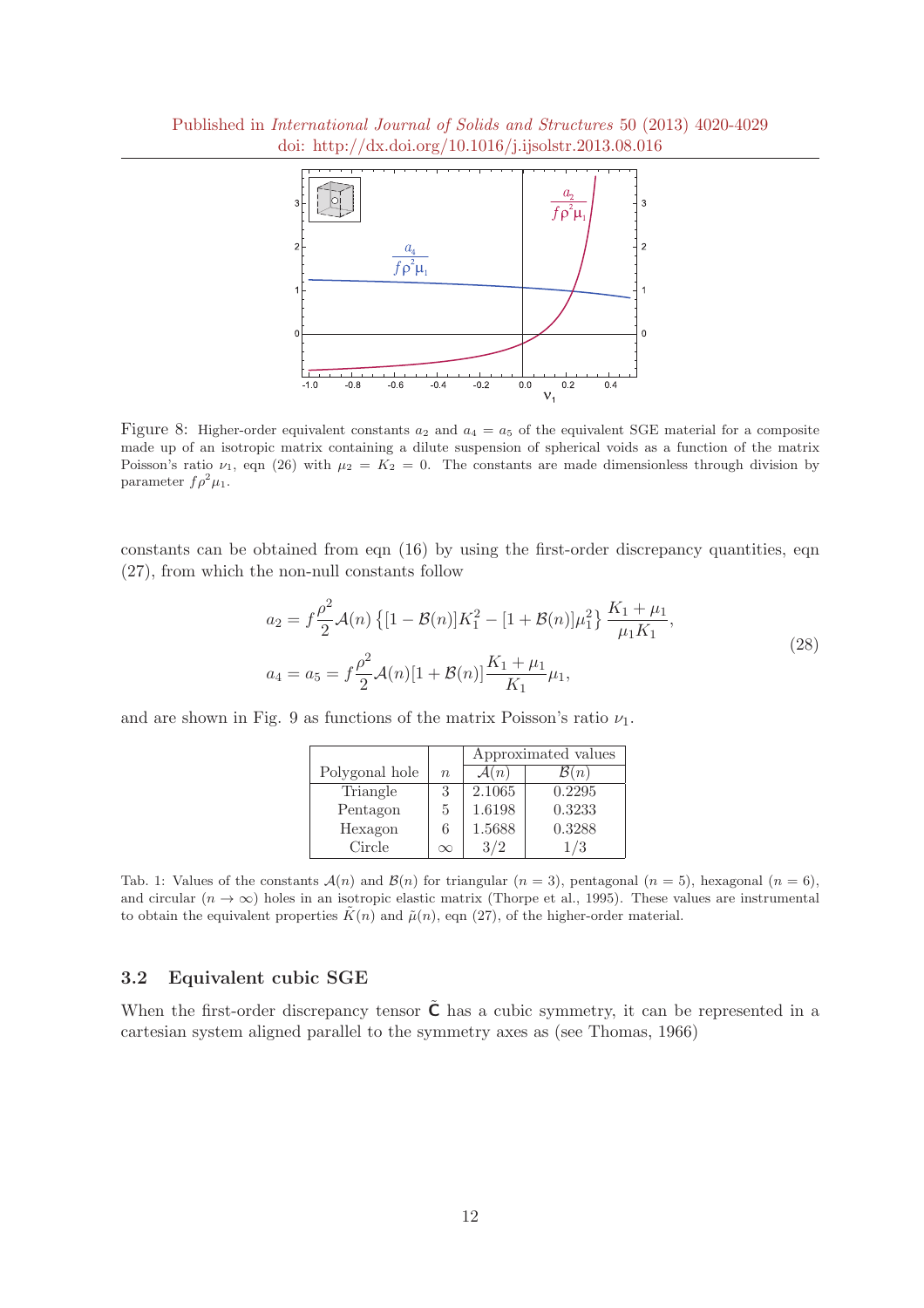

Figure 9: Higher-order equivalent constants  $a_2$  and  $a_4 = a_5$  of the equivalent SGE material for a dilute suspension of triangular  $(n = 3)$ , pentagonal  $(n = 5)$ , hexagonal  $(n = 6)$ , and circular  $(n \rightarrow \infty)$  holes in an isotropic matrix, as functions of the matrix Poisson's ratio  $\nu_1$ , eqn (28). The constants are made dimensionless through division by parameter  $f \rho^2 \mu_1$ .

$$
\tilde{\mathbf{C}}_{ijhk}^{cub} = \tilde{\mathbf{C}}_{ijhk}^{iso} + \tilde{\xi} \left[ (\delta_{i2}\delta_{j3} + \delta_{i3}\delta_{j2}) (\delta_{h2}\delta_{k3} + \delta_{h3}\delta_{k2}) + (\delta_{i1}\delta_{j3} + \delta_{i3}\delta_{j1}) (\delta_{h1}\delta_{k3} + \delta_{h3}\delta_{k1}) + (\delta_{i1}\delta_{j2} + \delta_{i2}\delta_{j1}) (\delta_{h1}\delta_{k2} + \delta_{h2}\delta_{k1}) \right],
$$
\n(29)

where  $\tilde{\mathbf{C}}^{iso}$  is given by eqn (13). The sixth-order tensor  $\mathbf{A}^{eq}$  for the equivalent material is obtained using eqn (1) in the form

$$
\mathbf{A}_{ijhlmn}^{eq} = \mathbf{A}_{ijhlmn}^{iso} + \frac{a_6}{2} \left\{ (\delta_{i1}\delta_{h2} + \delta_{i2}\delta_{h1}) \left[ (\delta_{l1}\delta_{n2} + \delta_{l2}\delta_{n1}) \delta_{jm} + (\delta_{m1}\delta_{n2} + \delta_{m2}\delta_{n1}) \delta_{jl} \right] \right\} + (\delta_{j1}\delta_{h2} + \delta_{j2}\delta_{h1}) \left[ (\delta_{l1}\delta_{n2} + \delta_{l2}\delta_{n1}) \delta_{im} + (\delta_{m1}\delta_{n2} + \delta_{m2}\delta_{n1}) \delta_{il} \right] + (\delta_{i1}\delta_{h3} + \delta_{i3}\delta_{h1}) \left[ (\delta_{l1}\delta_{n3} + \delta_{l3}\delta_{n1}) \delta_{jm} + (\delta_{m1}\delta_{n3} + \delta_{m3}\delta_{n1}) \delta_{jl} \right] + (\delta_{j1}\delta_{h3} + \delta_{j3}\delta_{h1}) \left[ (\delta_{l1}\delta_{n3} + \delta_{l3}\delta_{n1}) \delta_{im} + (\delta_{m1}\delta_{n3} + \delta_{m3}\delta_{n1}) \delta_{il} \right] + (\delta_{i2}\delta_{h3} + \delta_{i3}\delta_{h2}) \left[ (\delta_{l2}\delta_{n3} + \delta_{l3}\delta_{n2}) \delta_{jm} + (\delta_{m2}\delta_{n3} + \delta_{m3}\delta_{n2}) \delta_{jl} \right] + (\delta_{j2}\delta_{h3} + \delta_{j3}\delta_{h2}) \left[ (\delta_{l2}\delta_{n3} + \delta_{l3}\delta_{n2}) \delta_{im} + (\delta_{m2}\delta_{n3} + \delta_{m3}\delta_{n2}) \delta_{il} \right],
$$
\n(30)

with  $\mathbf{A}^{iso}$  given by eqn (15), parameters  $a_i$  ( $i = 1, ..., 5$ ) by eqn (16), and

$$
a_6 = -f\frac{\rho^2}{2}\tilde{\xi}.\tag{31}
$$

According to results presented in subsections 2.1 and 2.2, the effective higher-order tensor  $\mathsf{A}^{eq}$  results to be a cubic sixth-order tensor and is positive definite when  $\tilde{\mathsf{C}}$ , eqn (29), is negative definite, namely, eqn (17) together with

$$
\tilde{\xi} + \tilde{\mu} < 0. \tag{32}
$$

Aligned square holes within an isotropic matrix There are no results available for the plane strain homogenization of a dilute suspension of square holes distributed (with parallel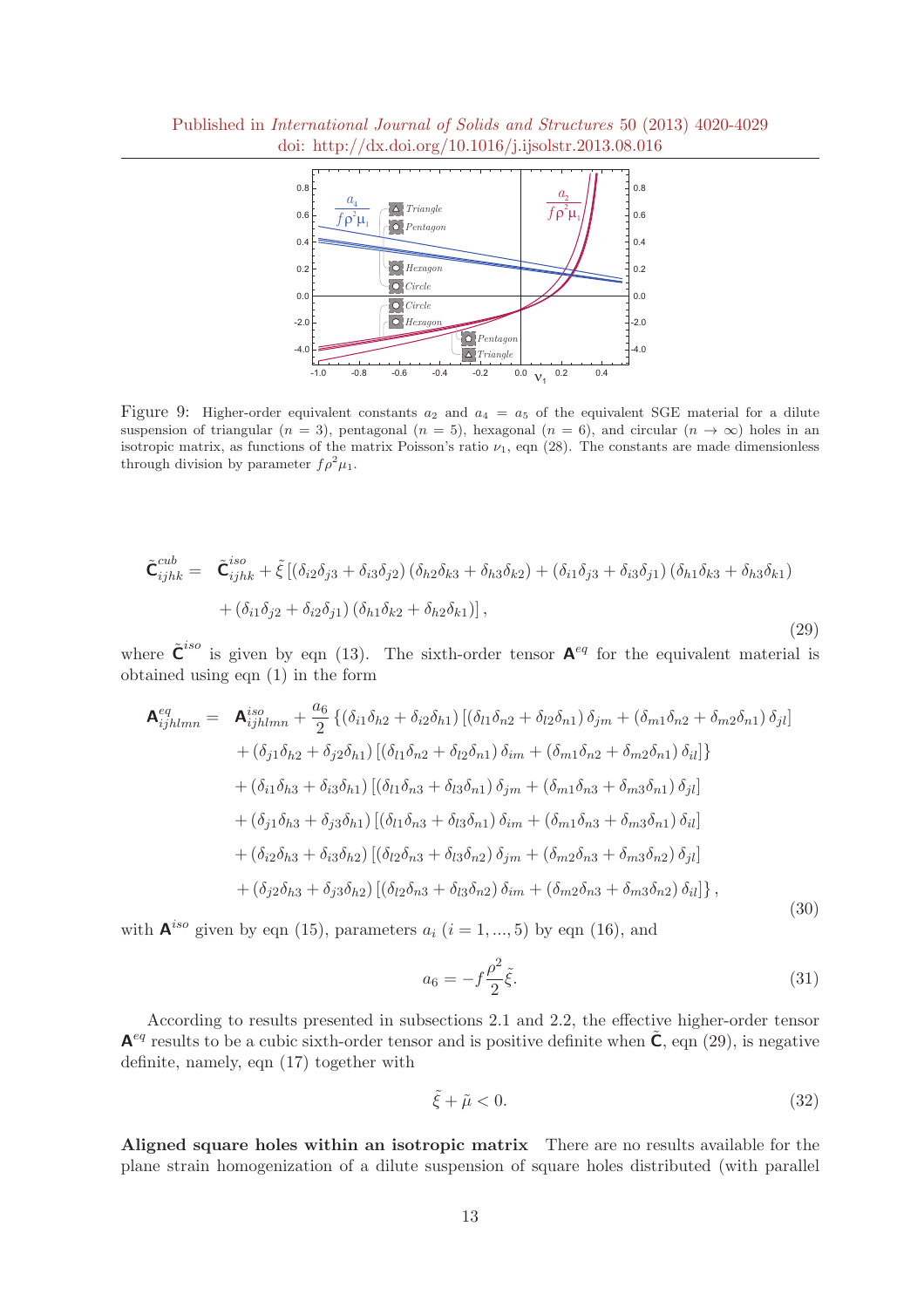edges) within an isotropic matrix. Therefore, we have compared with a conformal mapping technique (Misseroni et al. 2013) stress and strain averages, and found the following discrepancy at first-order in the constitutive quantities<sup>3</sup>

$$
\tilde{\lambda} = -(1.198K_1^2 - 1.864\mu_1^2)\frac{K_1 + \mu_1}{K_1\mu_1}, \qquad \tilde{\mu} = -1.864\frac{K_1 + \mu_1}{K_1}\mu_1, \qquad \tilde{\xi} = -0.796\frac{K_1 + \mu_1}{K_1}\mu_1,\tag{33}
$$

showing that  $\tilde{\mathbf{C}}$  is negative definite, eqn (32), and therefore the corresponding effective higherorder tensor  $\mathbf{A}^{eq}$ , eqn (30), is positive definite.

The equivalent higher-order constants  $a_i$  ( $i = 1, ..., 6$ ) can be obtained from the first-order discrepancy quantities, eqn (33), so that the non-null constants are evaluated by exploiting eqns (16) and (31) as

$$
a_2 = f\rho^2 (0.599K_1^2 - 0.932\mu_1^2) \frac{K_1 + \mu_1}{K_1\mu_1},
$$
  
\n
$$
a_4 = a_5 = 0.932f\rho^2 \frac{K_1 + \mu_1}{K_1}\mu_1,
$$
  
\n
$$
a_6 = 0.398f\rho^2 \frac{K_1 + \mu_1}{K_1}\mu_1.
$$
\n(34)

These three independent constants are reported in Fig. 10 as functions of the matrix Poisson's ratio  $\nu_1$ .



Figure 10: Higher-order equivalent constants  $a_2$ ,  $a_4 = a_5$ , and  $a_6$  of the equivalent SGE material for the plane strain case of a dilute suspension of square holes (with parallel edges) in an isotropic matrix, as a function of the matrix Poisson's ratio  $\nu_1$ , eqn (34). The constants are made dimensionless through division by parameter  $f \rho^2 \mu_1$ .

<sup>&</sup>lt;sup>3</sup>Thorpe et al. (1995) give results for composites with a random orientation of square holes, so that the effective behaviour is isotropic and given by eqn (27) with  $\mathcal{A}(n = 4) = 1.738$  and  $\mathcal{B}(n = 4) = 0.306$ . This isotropic effective response can be independently obtained by averaging the cubic effective response given by eqn (33) over two orientations of the square hole differing by an angle  $\pi/4$ .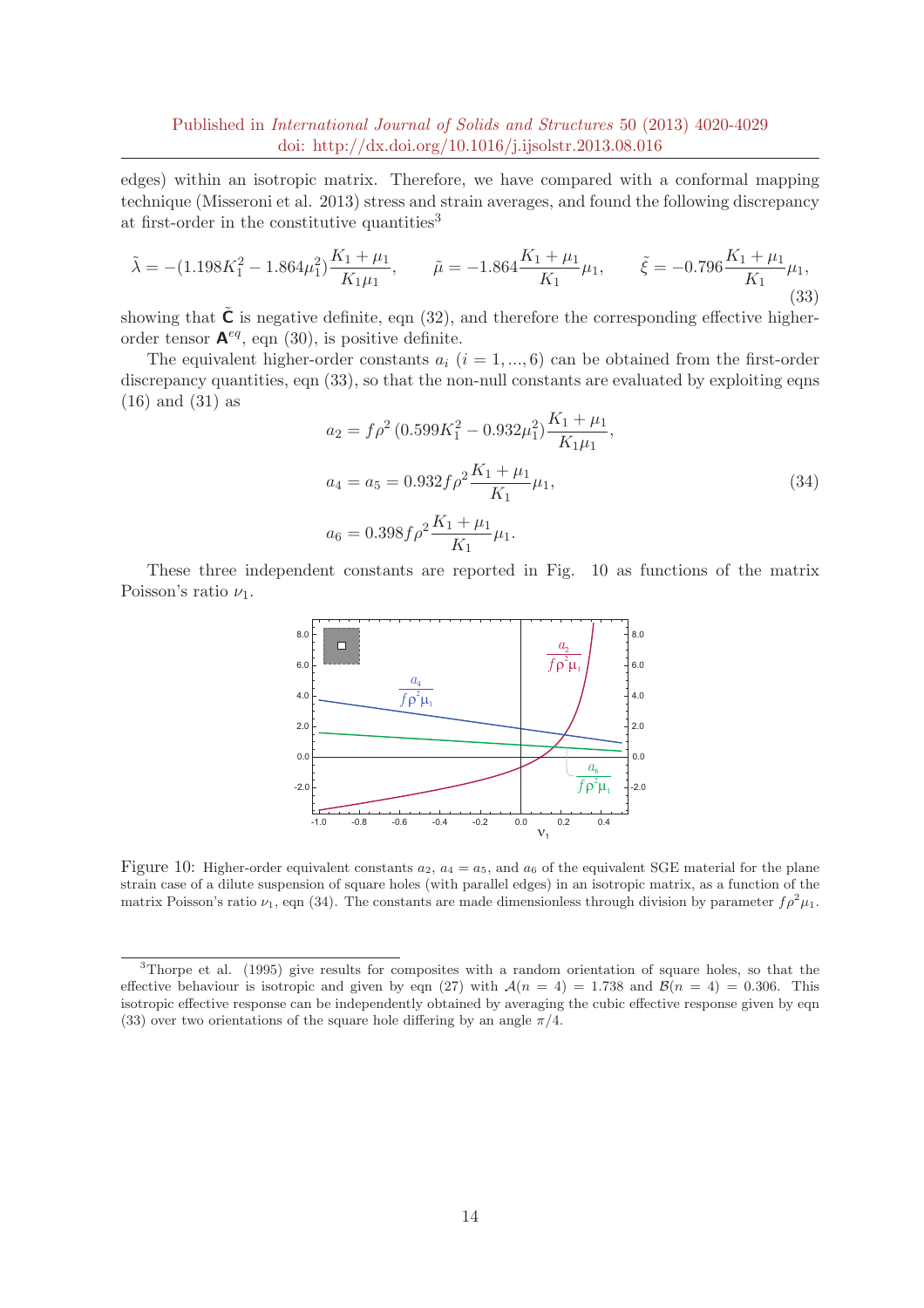### 3.3 Equivalent orthotropic SGE

When the first-order discrepancy tensor  $\tilde{C}$  is orthotropic, it can be represented in a cartesian system aligned parallel to the symmetry axes as (see Spencer, 1982)

$$
\tilde{\mathbf{C}}_{ijhk}^{orth} = \tilde{\mathbf{C}}_{ijhk}^{iso} + \tilde{\xi}^{I} \left( \delta_{i2} \delta_{j3} + \delta_{i3} \delta_{j2} \right) \left( \delta_{h2} \delta_{k3} + \delta_{h3} \delta_{k2} \right) + \tilde{\xi}^{II} \left( \delta_{i1} \delta_{j3} + \delta_{i3} \delta_{j1} \right) \left( \delta_{h1} \delta_{k3} + \delta_{h3} \delta_{k1} \right)
$$
\n
$$
+ \tilde{\xi}^{III} \left( \delta_{i1} \delta_{j2} + \delta_{i2} \delta_{j1} \right) \left( \delta_{h1} \delta_{k2} + \delta_{h2} \delta_{k1} \right) + \tilde{\omega}^{I} \delta_{i1} \delta_{j1} \delta_{h1} \delta_{k1} + \tilde{\omega}^{II} \delta_{i3} \delta_{j3} \delta_{h3} \delta_{k3}
$$
\n
$$
+ \tilde{\omega}^{III} \left( \delta_{ij} \delta_{h3} \delta_{k3} + \delta_{hk} \delta_{i3} \delta_{j3} \right) + \tilde{\omega}^{IV} \left( \delta_{i1} \delta_{j1} \delta_{h3} \delta_{k3} + \delta_{i3} \delta_{j3} \delta_{h1} \delta_{k1} \right),
$$
\n(35)

where  $\tilde{\xi}^{III}$ ,  $\tilde{\omega}^{I}$ ,  $\tilde{\xi}^{II}$ ,  $\tilde{\omega}^{II}$ ,  $\tilde{\omega}^{III}$  and  $\tilde{\omega}^{IV}$  are seven independent constants (in addition to  $\tilde{\lambda}$ and  $\tilde{\mu}$ ) defining the orthotropic behaviour in 3D.<sup>4</sup> The in-plane behaviour is defined by groups of four independent constants, which for the  $x_1-x_2$  plane are  $\{\tilde{\lambda}; \tilde{\mu}; \tilde{\xi}^{III}; \tilde{\omega}^I\}$ .

In the case of orthotropic  $\tilde{\mathsf{C}}$ , eqn (1) defining the sixth-order nonlocal tensor  $\mathsf{A}^{eq}$  leads to

$$
\mathbf{A}_{ijklmn}^{eq} = \mathbf{A}_{ijklmn}^{iso} + \frac{a_6}{2} \{ (\delta_{i1}\delta_{h2} + \delta_{i2}\delta_{h1}) [(\delta_{l1}\delta_{n2} + \delta_{l2}\delta_{n1}) \delta_{jm} + (\delta_{m1}\delta_{n2} + \delta_{m2}\delta_{n1}) \delta_{jl}] + (\delta_{j1}\delta_{h2} + \delta_{j2}\delta_{h1}) [(\delta_{l1}\delta_{n2} + \delta_{l2}\delta_{n1}) \delta_{im} + (\delta_{m1}\delta_{n2} + \delta_{m2}\delta_{n1}) \delta_{il}] + \frac{a_7}{2} \{ (\delta_{i1}\delta_{h3} + \delta_{i3}\delta_{h1}) [(\delta_{l1}\delta_{n3} + \delta_{l3}\delta_{n1}) \delta_{jm} + (\delta_{m1}\delta_{n3} + \delta_{m3}\delta_{n1}) \delta_{jl}] + (\delta_{j1}\delta_{h3} + \delta_{j3}\delta_{h1}) [(\delta_{l1}\delta_{n3} + \delta_{l3}\delta_{n1}) \delta_{im} + (\delta_{m1}\delta_{n3} + \delta_{m3}\delta_{n1}) \delta_{il}] + \frac{a_8}{2} \{ (\delta_{i2}\delta_{h3} + \delta_{i3}\delta_{h2}) [(\delta_{l2}\delta_{n3} + \delta_{l3}\delta_{n2}) \delta_{jm} + (\delta_{m2}\delta_{n3} + \delta_{m3}\delta_{n2}) \delta_{jl}] + (\delta_{j2}\delta_{h3} + \delta_{j3}\delta_{h2}) [(\delta_{l2}\delta_{n3} + \delta_{l3}\delta_{n2}) \delta_{im} + (\delta_{m2}\delta_{n3} + \delta_{m3}\delta_{n2}) \delta_{il}] + \frac{a_9}{2} [\delta_{i1} (\delta_{l1}\delta_{jm} + \delta_{m1}\delta_{jl}) + \delta_{j1} (\delta_{l1}\delta_{im} + \delta_{m1}\delta_{il})] \delta_{h1}\delta_{n1} + \frac{a_{10}}{2} [\delta_{i3} (\delta_{l3}\delta_{jm} + \delta_{m3}\delta_{jl}) + \delta_{j3} (\delta_{l3}\delta_{im} + \delta_{m3}\delta_{il})] \delta_{h3}\delta_{n3} + \frac{a_{11}}{2} \{ \delta_{h3} [\delta_{ln} (\delta_{jm}\delta_{i3} + \delta
$$

with  $\mathbf{A}^{iso}$  given by eqn (15), parameters  $a_i$  ( $i = 1, ..., 5$ ) by eqn (16), and

$$
a_6 = -f\frac{\rho^2}{2}\tilde{\xi}^{III}, \qquad a_7 = -f\frac{\rho^2}{2}\tilde{\xi}^{II}, \qquad a_8 = -f\frac{\rho^2}{2}\tilde{\xi}^I,
$$
  

$$
a_9 = -f\frac{\rho^2}{2}\tilde{\omega}^I, \qquad a_{10} = -f\frac{\rho^2}{2}\tilde{\omega}^{II}, \qquad a_{11} = -f\frac{\rho^2}{2}\tilde{\omega}^{III}, \qquad a_{12} = -f\frac{\rho^2}{2}\tilde{\omega}^{IV},
$$

$$
(37)
$$

According to the results presented in subsections 2.1 and 2.2, the effective higher-order tensor  $\mathsf{A}^{eq}$  results to be an orthotropic sixth-order tensor, positive definite when  $\tilde{\mathsf{C}}$ , eqn (35),

<sup>&</sup>lt;sup>4</sup>Note that the cubic representation (29) is obtained as a particular case by setting  $\tilde{\xi}^I = \tilde{\xi}^{II} = \tilde{\xi}^{III} = \tilde{\xi}$  and  $\tilde{\omega}^{I} = \tilde{\omega}^{II} = \tilde{\omega}^{III} = \tilde{\omega}^{IV} = 0.$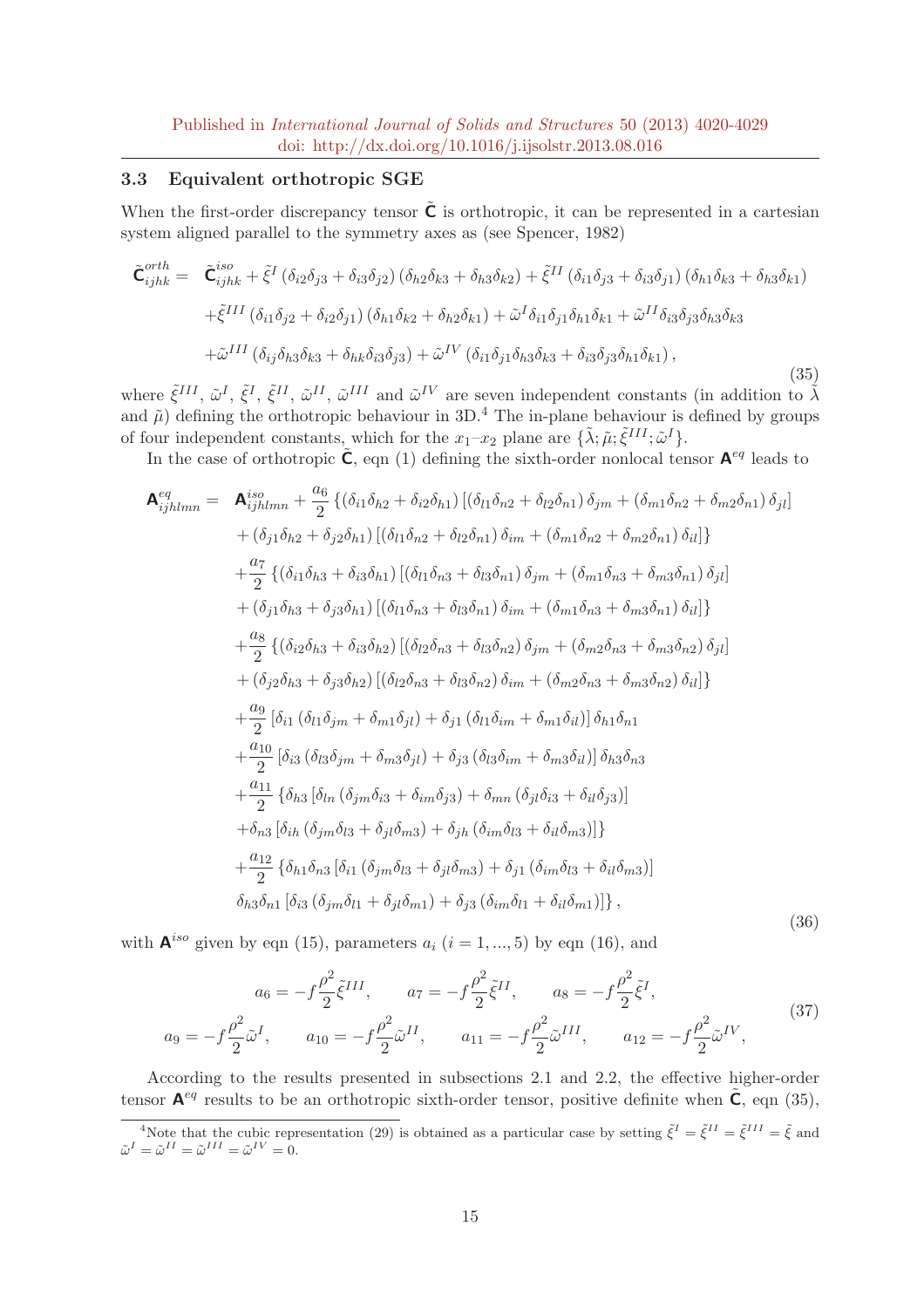is negative definite, namely

$$
\begin{cases}\n\tilde{\mu} + \tilde{\xi}^{III} < 0, \\
\tilde{\mu} + \tilde{\xi}^{II} < 0, \\
\tilde{\mu} + \tilde{\xi}^{I} < 0, \\
\tilde{\lambda} + 2\tilde{\mu} + \tilde{\omega}^{I} < 0, \\
4\tilde{\mu}(\tilde{\lambda} + \tilde{\mu}) + (\tilde{\lambda} + 2\tilde{\mu})\tilde{\omega}^{I} < 0, \\
8\tilde{\mu}^{3} - \tilde{\omega}^{I}\tilde{\omega}^{III2} + 4\tilde{\mu}^{2}(\tilde{\omega}^{I} + \tilde{\omega}^{II} + 2\tilde{\omega}^{III}) + \tilde{\lambda}\left(12\tilde{\mu}^{2} + \tilde{\omega}^{I}\tilde{\omega}^{II} + 4\tilde{\mu}(\tilde{\omega}^{I} + \tilde{\omega}^{II} - \tilde{\omega}^{IV}) - \tilde{\omega}^{IV}\right) \\
-2\tilde{\mu}\left(2\tilde{\omega}^{III2} - \tilde{\omega}^{I}(\tilde{\omega}^{II} + 2\tilde{\omega}^{III}) + 2\tilde{\omega}^{III}\tilde{\omega}^{IV} + \tilde{\omega}^{IV}\right) < 0,\n\end{cases} \tag{38}
$$

while in the case of plane strain, conditions (38) become, in the  $x_1-x_2$  plane

$$
\begin{cases} \tilde{\mu} + \tilde{\xi}^{III} < 0, \\ \tilde{\lambda} + 2\tilde{\mu} + \tilde{\omega}^{I} < 0, \\ 4\tilde{\mu}(\tilde{\lambda} + \tilde{\mu}) + (\tilde{\lambda} + 2\tilde{\mu})\tilde{\omega}^{I} < 0. \end{cases} \tag{39}
$$

,

(40)

Orthotropic matrix with cylindrical holes We consider the plane strain of an orthotropic matrix containing a dilute suspension of circular holes. In particular, assuming  $x_3$  as the outof-plane direction and  $x_1$  and  $x_2$  as the orthotropy axes, the discrepancy tensor has the form  $(35)$  and is characterized by the following constants  $<sup>5</sup>$  (Tsukrov and Kachanov, 2000)</sup>

$$
\tilde{\lambda} = \frac{\gamma(\lambda_1 + 2\mu_1) \left\{ \left[ (-1 + \gamma)^2 - (1 + \gamma)\delta \right] \lambda_1^2 + 2 \left[ 2(-1 + \gamma)\gamma - (1 + \gamma)\delta \right] \lambda_1 \mu_1 + 4\gamma^2 \mu_1^2 \right\}}{\left[ (-1 + \gamma)\lambda_1 + 2\gamma \mu_1 \right] (\lambda_1 + \gamma \lambda_1 + 2\gamma \mu_1)},
$$

$$
\tilde{\mu} = -(\lambda_1 + 2\mu_1) \times
$$
\n
$$
\frac{(-1 + \gamma^2)(-1 + \gamma - \delta)\lambda_1^2 + 2(-1 + \gamma)\gamma(2 + 2\gamma - \delta)\lambda_1\mu_1 + 4\gamma(\gamma + \gamma^2 + \delta)\mu_1^2}{2[(-1 + \gamma)\lambda_1 + 2\gamma\mu_1](\lambda_1 + \gamma\lambda_1 + 2\gamma\mu_1)},
$$
\n
$$
\tilde{\xi} = -\tilde{\mu} - \frac{\delta(1 + \gamma + \delta)(\lambda_1 + 2\mu_1)[(-1 + \gamma)\lambda_1 + 2\gamma\mu_1](\lambda_1 + \gamma\lambda_1 + 2\gamma\mu_1)}{[(-2 + 2\gamma - \delta^2)\lambda_1 + 4\gamma\mu_1 - 2\delta^2\mu_1]^2}.
$$
\n
$$
\tilde{\omega} = -\tilde{\mu} - \gamma(\lambda_1 + 2\mu_1) \times
$$
\n
$$
\frac{(-1 + \gamma^2)(-1 + \gamma + \gamma\delta)\lambda_1^2 + 2(-1 + \gamma)[\delta + 2\gamma(1 + \gamma)(1 + \delta)]\lambda_1\mu_1 + 4\gamma^2(1 + \gamma + \gamma\delta)\mu_1^2}{2[(-1 + \gamma)\lambda_1 + 2\gamma\mu_1](\lambda_1 + \gamma\lambda_1 + 2\gamma\mu_1)}
$$
\n(12)

<sup>&</sup>lt;sup>5</sup>For conciseness, in this subsection the in-plane orthotropy parameters  $\xi^{III}$  and  $\omega^{I}$  are denoted by  $\xi$  and  $\omega$ , respectively, in the representation of both matrix and discrepancy quantities.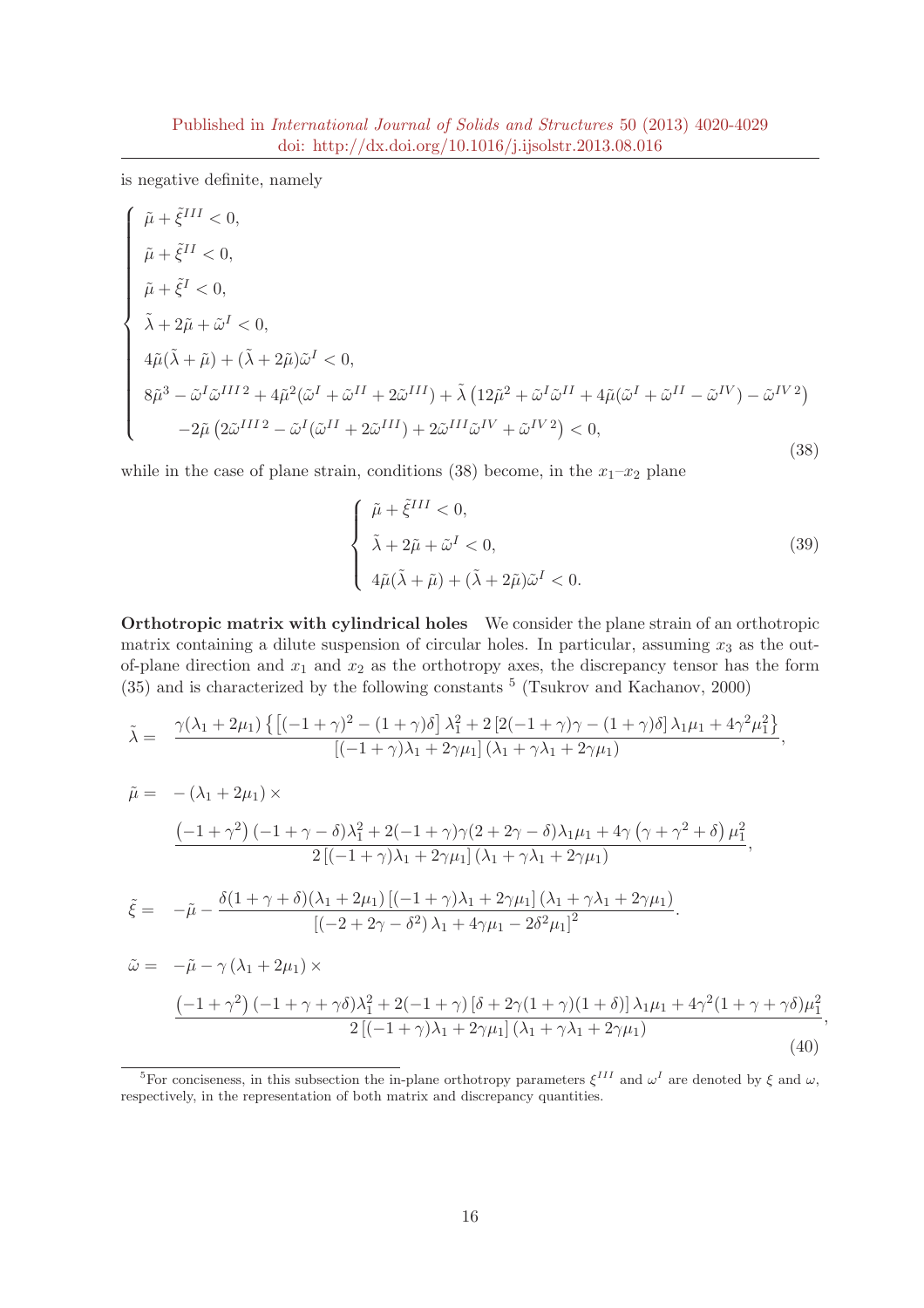where

$$
\gamma = \sqrt{\Gamma^2 - \Delta}, \qquad \delta = \sqrt{\Gamma + \sqrt{\Delta}} + \sqrt{\Gamma - \sqrt{\Delta}}, \qquad \Gamma = \frac{2\mu_1(\mu_1 + \omega_1) + \lambda_1(\mu_1 - \xi_1 + \omega_1)}{(\lambda_1 + 2\mu_1)(\mu_1 + \xi_1)},
$$

$$
\Delta = \frac{[-2\xi_1(\lambda_1 + 2\mu_1 + \xi_1) + (\lambda_1 + 2\mu_1)\omega_1][2\mu_1(\mu_1 + \omega_1) + \lambda_1(2\mu_1 + \omega_1)]}{(\lambda_1 + 2\mu_1)^2(\mu_1 + \xi_1)^2}.
$$
(41)

The non-null constants  $a_2$ ,  $a_4 = a_5$ ,  $a_6$ , and  $a_9$  defining the effective higher-order tensor  $A^{eq}$  can explicitly be evaluated using eqns (16) and (37), when a specific orthotropic matrix is considered. With reference to orthotropic properties of olivine, pine wood, olivinite, marble, and canine femora (which orthotropic constitutive parameters are reported in Tab. 2 for the three possible orientations of orthotropy) used as matrix material, the corresponding non-null higher-order constants are given in Tab. 3 for a dilute suspension of cylindrical holes with centers aligned parallel to the in-plane orthotropy axes. All the three possible orientations (Or1, Or2, Or3) are considered for the axis of the cylindrical inclusion, defining the out-of-plane direction in the plane strain problem considered.

| Matrix material | Orientation | $\lambda_1$ | $\mu_1$ | $\xi_1$   | $\omega_1$ |
|-----------------|-------------|-------------|---------|-----------|------------|
| Olivine         | Or1         | 66.000      | 47.000  | $-17.000$ | 32.000     |
|                 | Or2         | 60.000      | 106.000 | $-75.000$ | $-80.000$  |
|                 | Or3         | 56.000      | 52.000  | $-27.500$ | 112.000    |
| Pine (softwood) | Or1         | 0.740       | 8.180   | $-7.590$  | $-15.860$  |
|                 | Or2         | 0.760       | 0.515   | $-0.476$  | $-0.550$   |
|                 | Or3         | 0.940       | 8.080   | $-7.625$  | $-15.310$  |
| Olivinite       | Or1         | 93.000      | 58.500  | $-21.85$  | 22.000     |
|                 | Or2         | 92.000      | 53.500  | $-18.05$  | 33.000     |
|                 | Or3         | 82.000      | 64.000  | $-29.7$   | $-11.000$  |
| Marble          | Or1         | 51.000      | 29.500  | $-14.65$  | 9.000      |
|                 | Or2         | 52.000      | 26.000  | $-10.65$  | 15.000     |
|                 | Or3         | 47.000      | 31.500  | $-15.2$   | $-6.000$   |
| Canine femora   | Or1         | 9.730       | 6.235   | $-2.900$  | $-3.200$   |
|                 | Or2         | 11.900      | 8.900   | $-6.065$  | $-10.700$  |
|                 | Or3         | 11.900      | 5.150   | $-2.815$  | 7.500      |

Tab. 2: Values of the elastic constants  $\lambda_1, \mu_1, \xi_1, \omega_1$  for different orthotropic materials, namely: olivine (Chevrot and Browaeys, 2004), pine wood (Yamai, 1957), olivinite, marble (Aleksandrov, Ryzhove and Belikov, 1968), and canine femora (Cowin and Van Buskirk, 1986). The reported values are in GPa.

## 4 Conclusions

Assuming Cauchy elastic composites made up of a dilute suspension of inclusions and an RVE with a spherical ellipsoid of inertia, the equivalent higher-order constitutive behaviour (of 'Mindlin type') can be defined in a rigorous way, even for anisotropy of the constituents and complex shape of the inclusions. Through this procedure a perfect match of the elastic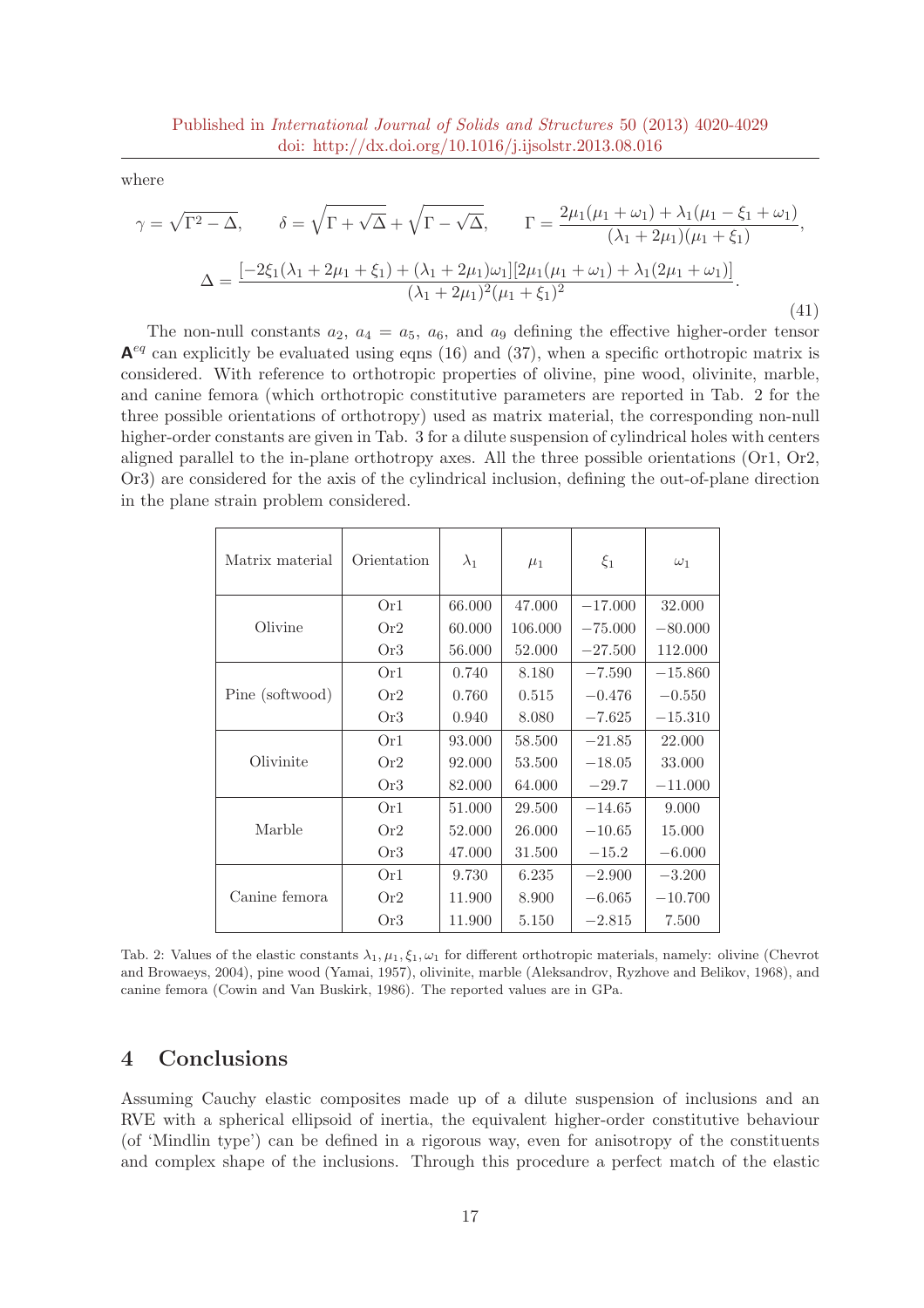| Matrix material | Orientation     | $a_2$<br>$f\rho^2\mu_1$ | $a_4$<br>$f\rho^2\mu_1$ | $a_6$<br>$f\rho^2\mu_1$ | $a_9$<br>$f\rho^2\mu_1$ |
|-----------------|-----------------|-------------------------|-------------------------|-------------------------|-------------------------|
| Olivine         | Or1             | 2.426                   | 1.661                   | 3.077                   | $-1.198$                |
|                 | Or2             | 1.133                   | 2.105                   | $-1.014$                | $-1.804$                |
|                 | Or3             | 3.254                   | 1.497                   | 0.858                   | $-0.780$                |
| Pine wood       | Or1             | 0.269                   | 3.789                   | $-3.754$                | $-3.737$                |
|                 | Or2             | 10.297                  | 3.551                   | $-3.268$                | $-3.497$                |
|                 | Or3             | 0.142                   | 3.478                   | $-3.455$                | $-3.399$                |
| Olivinite       | Or1             | 3.119                   | 1.644                   | $-0.220$                | $-1.045$                |
|                 | Or2             | 4.398                   | 1.414                   | 0.804                   | $-0.675$                |
|                 | Or <sub>3</sub> | 4.011                   | 1.481                   | 0.487                   | $-0.782$                |
| Marble          | Or1             | 4.023                   | 1.629                   | $-0.257$                | $-1.068$                |
|                 | Or2             | 5.866                   | 1.389                   | 0.823                   | $-0.768$                |
|                 | Or3             | 5.080                   | 1.532                   | 0.440                   | $-1.015$                |
| Canine femora   | Or1             | 8.279                   | 1.219                   | 2.465                   | $-0.801$                |
|                 | Or2             | 4.401                   | 2.110                   | $-1.875$                | $-1.788$                |
|                 | Or3             | 4.273                   | 1.660                   | $-0.690$                | $-1.063$                |

Published in International Journal of Solids and Structures 50 (2013) 4020-4029 doi: http://dx.doi.org/10.1016/j.ijsolstr.2013.08.016

Tab. 3: Higher-order equivalent constants  $a_2$ ,  $a_4 = a_5$ ,  $a_6$ , and  $a_9$ , eqns (16) and (37), of the orthotropic SGE material equivalent to an orthotropic matrix containing a dilute suspension of cylindrical holes, collinear to three possible orientations of orthotropy. The constants are made dimensionless through division by parameter  $f \rho^2 \mu_1$ and are reported for different matrices, which orthotropy parameters are given in Tab. 2.

energies of the RVE and of the equivalent higher-order material is obtained, for a general class of displacements prescribed on the two respective boundaries. However, it has been shown that, to achieve a positive definite strain energy of the equivalent higher-order material, the inclusions have to be less stiff (in a way previously detailed) than the matrix, a situation already found by Bigoni and Drugan (2007) for Cosserat equivalent materials, which limits the applicability of the presented results, but explains the interpretation of previous experiments and results showing nonlocal effects for soft inclusions and 'anti-micropolar' behaviour for stiff ones (Gauthier, 1982).

Acknowledgments M. Bacca gratefully acknowledges financial support from Italian Prin 2009 (prot. 2009XWLFKW-002). D. Bigoni, F. Dal Corso and D. Veber gratefully acknowledge financial support from the grant PIAP-GA-2011-286110-INTERCER2, 'Modelling and optimal design of ceramic structures with defects and imperfect interfaces'.

### References

- [1] Aleksandrov, K.S., Ryzhove, T.V., and Belikov, B.P. (1968) Izv. Akad. Nauk. SSSR. Ser. Geol., 6, 17.
- [2] Auffray, N., Bouchet, R. and Brechet, Y. (2010) Strain gradient elastic homogenization of bidimensional cellular media Int. J. Solids Struct. 47, 1698–1710.